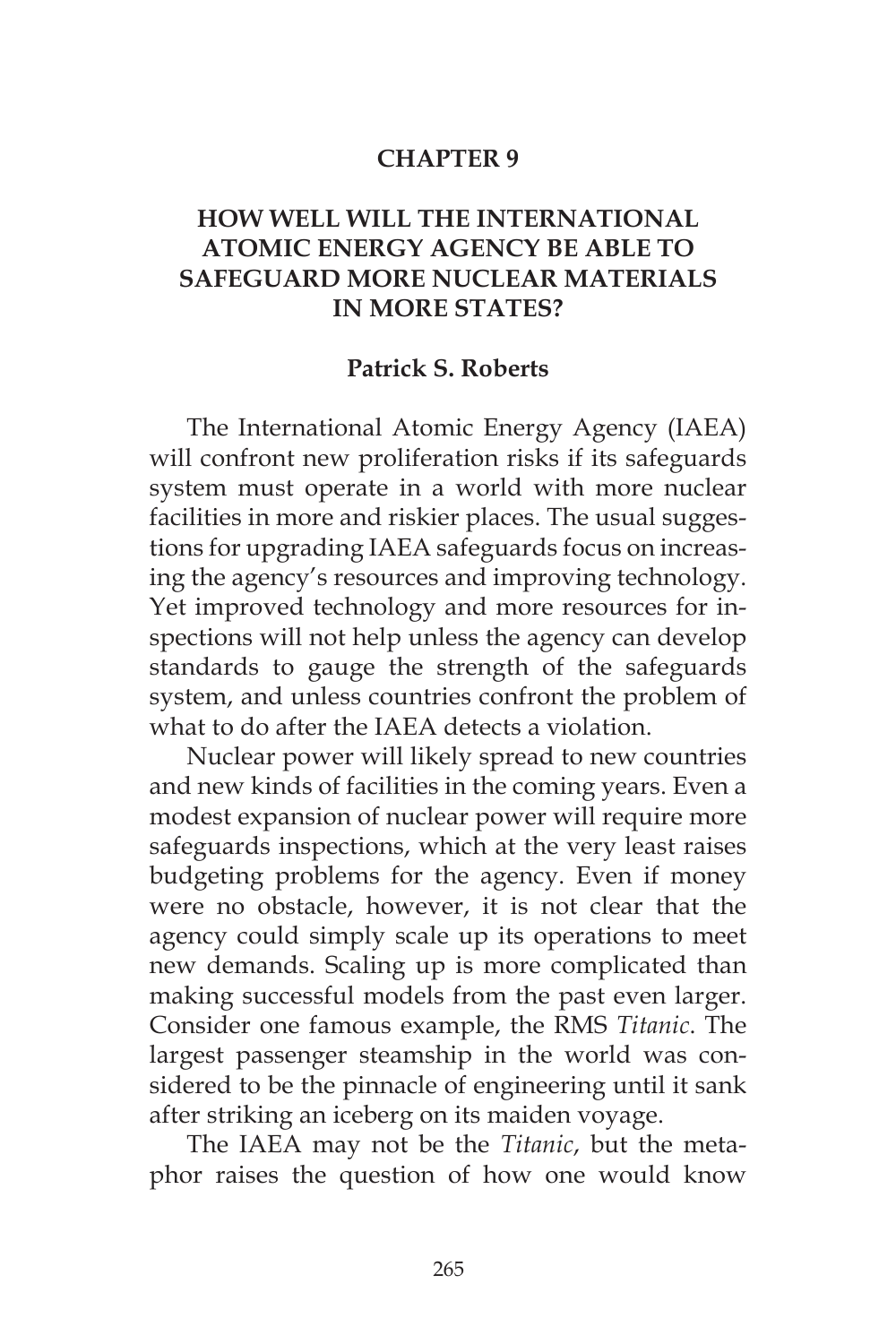whether the agency is headed for a disaster. After all, the Titanic's engineers never expected their creation to become synonymous with hubris and disaster. To evaluate whether IAEA safeguards can function without a breakdown while monitoring and inspecting more kinds of nuclear facilities in more countries, the agency needs clear and transparent standards. The IAEA has used timeliness detection goals, which are based on calculations about whether the agency can detect the diversion of a significant quantity of nuclear material within the minimum time needed to make a bomb.<sup>1</sup> Timeliness detection goals have the advantage of being clear, but they involve calculations about hundreds of facilities that are very low risk, and the agency does not have the resources to meet these goals for all facilities. As a result, the IAEA is moving toward state-based declarations to evaluate safeguards risk and performance, but these standards are still being developed, and it will be a challenge to apply them to diverse countries in a fair and equitable way.

So far, there is scant evidence for the agency actually having prevented diversion in a timely manner. In the four most prominent cases in recent memory of illicit nuclear activity, the IAEA appeared to formally meet its timeliness detection goals while countries pursued illegal nuclear activities. The agency detected violations in only one of these cases, North Korea. The agency's safeguards division sees promising new tools in new technologies, training, and legal authority in the Additional Protocol (AP), but adopting these tools is sometimes slowed by goal conflict within the agency. The IAEA exists to provide technical assistance in developing nuclear power, prevent military diversions, and enhance safety, but it is not clear which of these should take priority.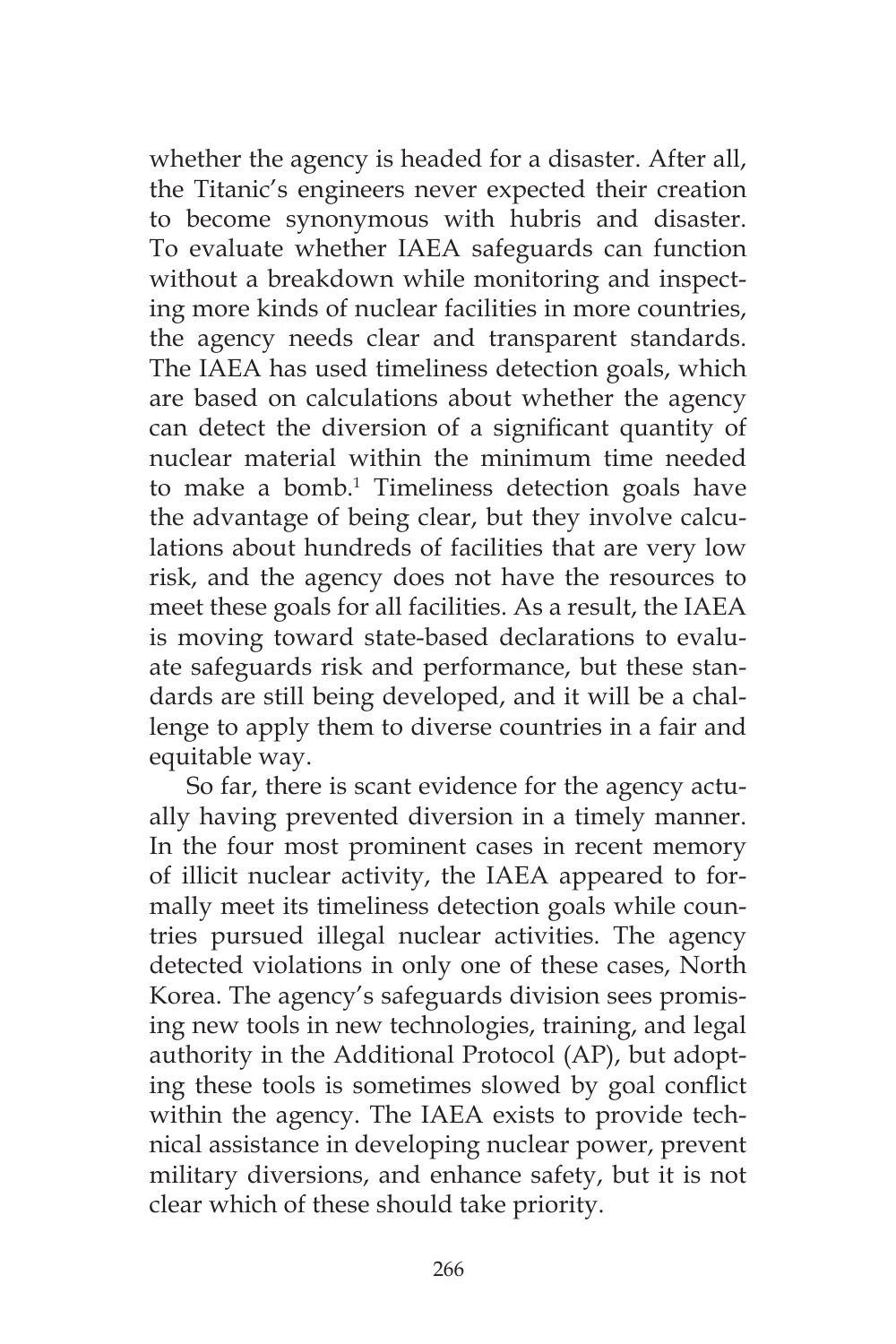Even if the agency is able to improve its detection capabilities through better technology, training, and standards, the safeguards system cannot be relied upon to react quickly enough to a diversion of nuclear materials toward a military program. Finally, there is no consensus on how to handle countries that may be in violation of IAEA and Non-Proliferation Treaty (NPT) agreements. To fulfill the goals of nonproliferation, the IAEA must be able to detect violators, and the world political community, along with the agency, must be able to enact a sufficient penalty for violation.

If the agency does not change what it and the United Nations (UN) Security Council will do after a violation is discovered, then the system of preventing the proliferation of illicit nuclear materials is at risk of collapse. Iran could withdrawal from the NPT without penalty, and other states, including Syria, could continue to deny the IAEA access to suspect locations. Meanwhile, the IAEA's credibility is at risk because it is expected to verify agreements in countries that it can at best only monitor but not truly safeguard.

## **INCREASING DEMAND FOR NUCLEAR POWER IN PROLIFERATION-RISKY REGIONS**

Developing economies demand new energy sources, while North America and Europe are showing a greater resistance to the costs and potential consequences of nuclear power. Therefore, new nuclear reactors will likely be built in regions where the risks of proliferation are the highest.

While there is great uncertainty surrounding the price of energy in the future, it is clear that demand for energy will grow in the coming decades because of modernization and population growth. The Inter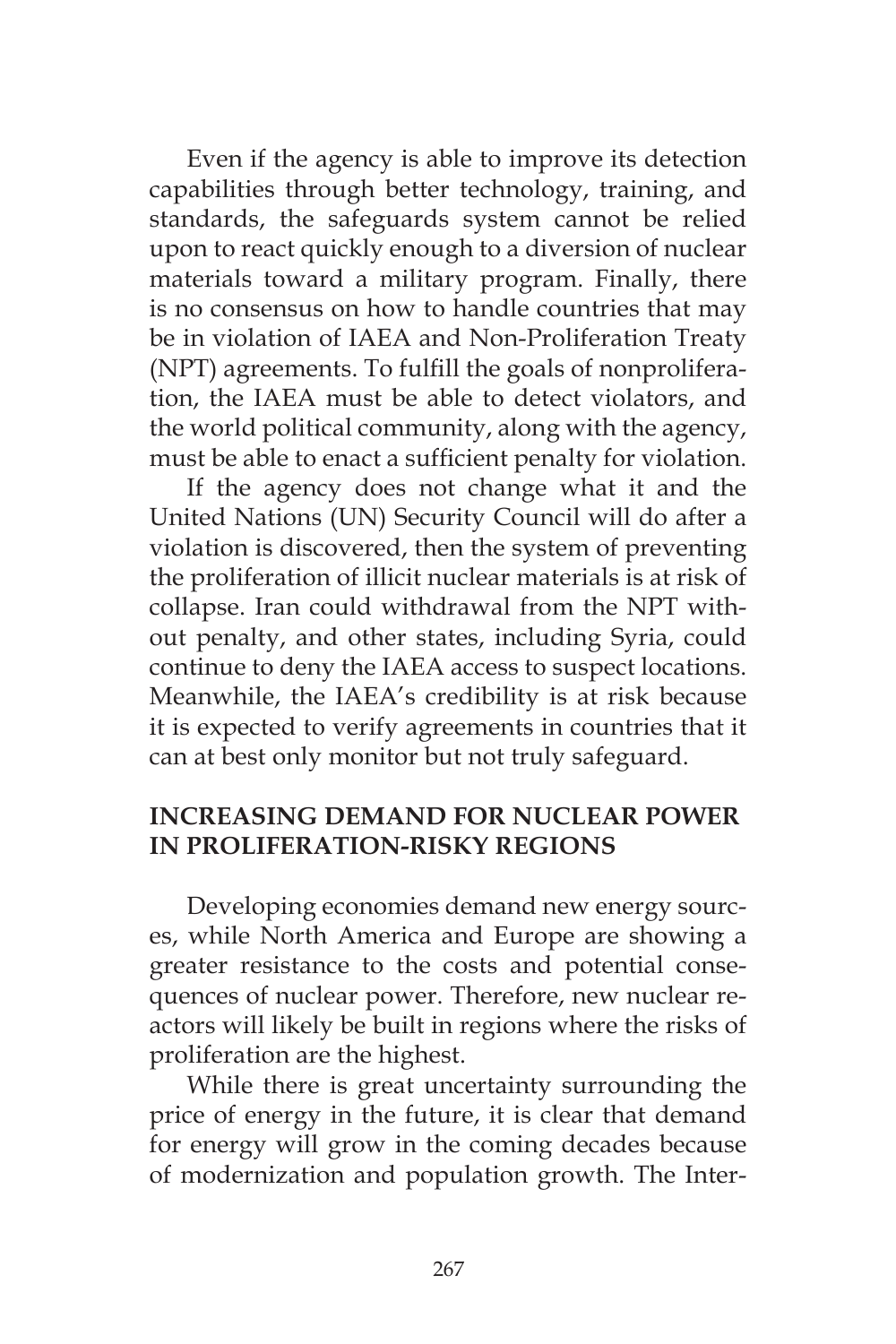national Energy Agency, the chief international organization for monitoring energy demands, predicted growth in energy demand in each of its three scenarios from 2008 to 2035. Growth in demand is the only reliable prediction, however. The executive summary for the 2012 *World Energy Outlook* begins with the statement, "The energy world faces unprecedented uncertainty."2

Investors do not know the price of fuels in the future or the precise risk of delays in plant construction. Nuclear power requires a high initial investment in the facility and in supporting technical staff, but longterm operational costs are relatively low. (From the perspective of investors, however, it can be difficult to disaggregate initial investments from long-term ones.) New nuclear plant construction often faces unpredictable delays and cost overruns that would decrease returns on investment to equity investors.<sup>3</sup> Furthermore, there are limits to the world's capacity to increase nuclear plant production and technical nuclear training; for example Japan Steel Works is the sole maker of certain reactor parts.<sup>4</sup>

Despite the uncertainty, more than 45 countries are considering embarking upon nuclear power programs, according to a May 2012 report from the World Nuclear Association.<sup>5</sup> It is unlikely that all of these countries will develop nuclear power soon, but some of them likely will. After Fukushima, Japan, nuclear power is likely to hold steady or slightly recede in Europe and the United States, although nuclear power plant construction has been part of climate change and energy legislation discussions in the United States.<sup>6</sup> There are 443 nuclear plants in operation around the world, and 64 new plants are under construction. Demand, however, appears to be shifting from Europe and North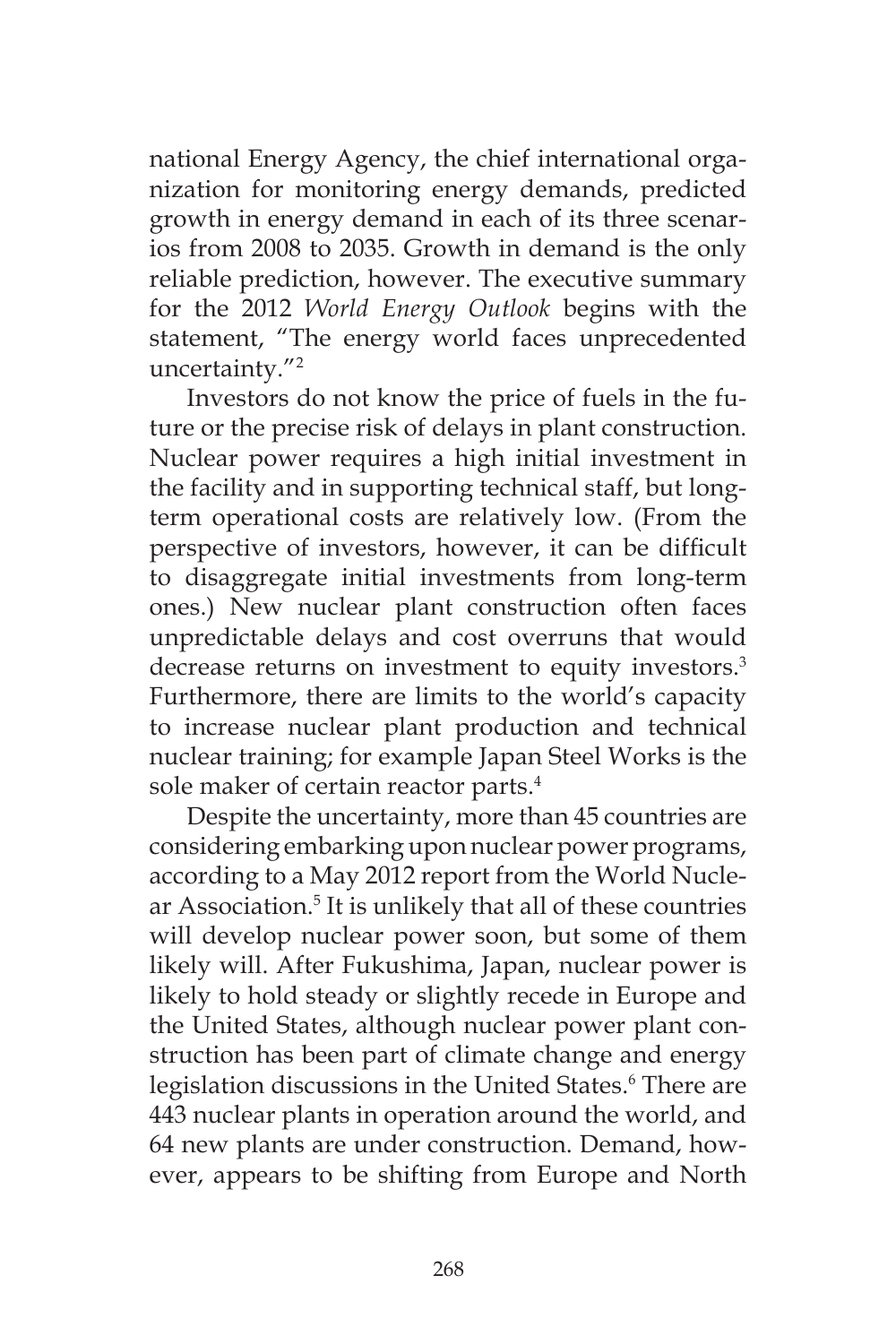America to Asia and the Middle East, where many countries have expressed interest in building nuclear plants to meet their energy needs.7 More than half of the reactors currently under construction are in Asia, one-fourth in Eastern Europe, and some in the Middle East. Many of these countries are investigating new kinds of nuclear plants that pose safeguards challenges. IAEA Director General Yukiya Amano expects "more than 20 new states, including many developing countries, [to] bring their first nuclear power plants online within 2 decades."8

Fast-paced growth in emerging economies, led by Brazil, China, India, and Indonesia, will drive the bulk of demand.9 India remains committed to nuclear power even after the Fukushima disaster. "We are determined that our expanded nuclear power programme will follow the highest standards of nuclear safety and security," Indian Prime Minister Manmohan Singh said at a summit on nuclear security in 2012.<sup>10</sup>

Because investment in nuclear power provides such an unpredictable return on investment, it is likely that plants will be built in countries whose political leadership has decided that nuclear power is a strategic goal rather than an economic investment. In 2009, Citigroup concluded that:

. . . it is extremely unlikely that private sector developers will be willing or able to take on the Construction, Power Price, and Operational risks of new nuclear stations. The returns would need to be underpinned by the government and the risks shared with the taxpayer / consumer. Minimum power prices (perhaps through capacity payments), support for financing, and government backed off-take agreements may all be needed to make new nuclear viable.<sup>11</sup>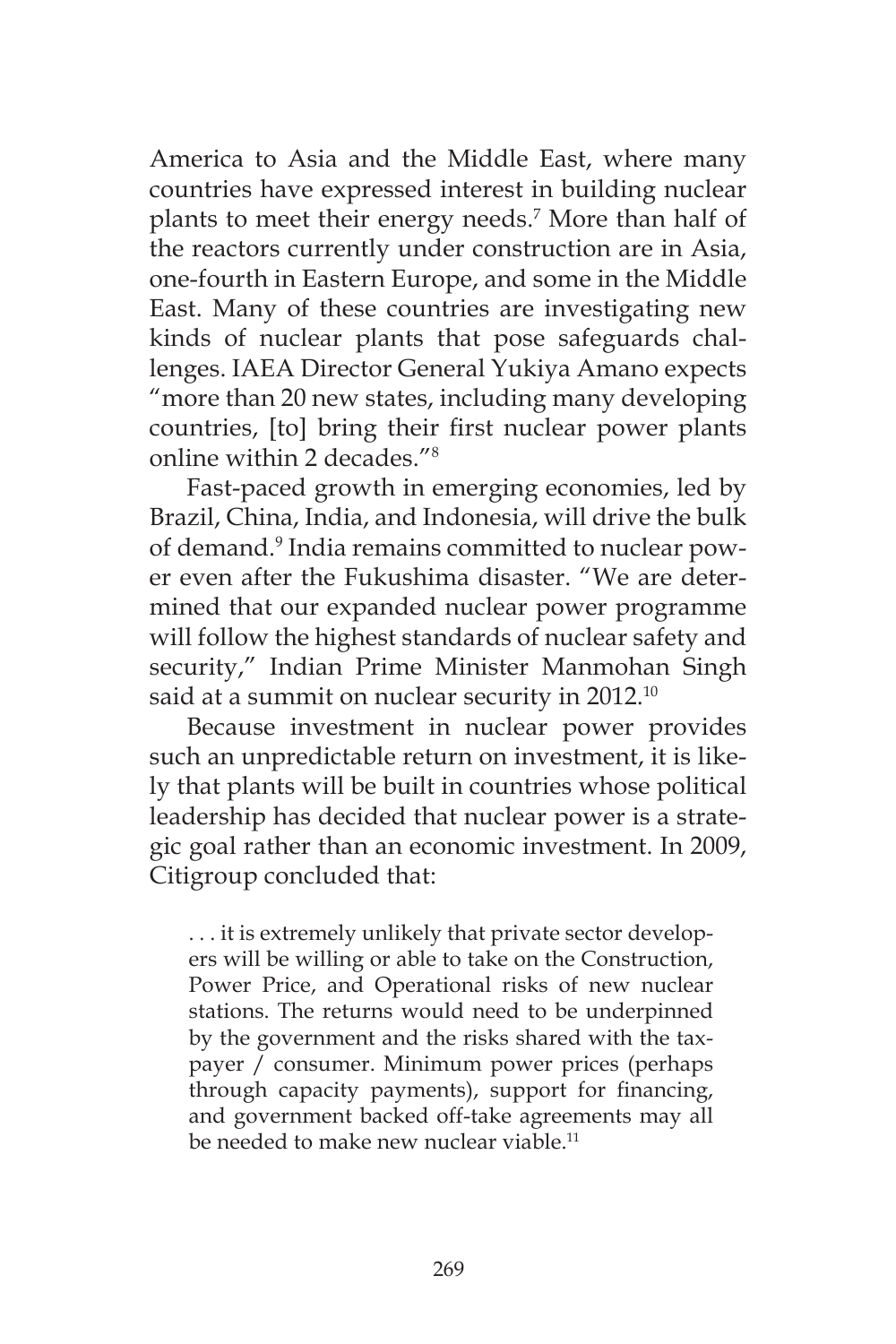The uncertainty in nuclear power investment and the high fixed costs make it more likely that certain kinds of countries will find it worthwhile to invest in nuclear power: large countries with ample resources; countries looking to develop power for political prestige; or countries that factor military uses into the cost of nuclear power investment. It is also more likely that countries that do not factor the high and uncertain cost of waste disposal into the investment calculation will pursue nuclear power more than those that do factor in disposal. All of these considerations make it more likely that countries attentive to military considerations and located in regions at risk of proliferation will invest in nuclear power, rather than countries in regions that are less at risk for proliferation, or countries that rely more on market pricing for energy.

#### **WILL MORE INSPECTIONS BE NEEDED?**

If there will be an expansion of nuclear power into new countries and new types of facilities, the IAEA will need to perform more inspections. In 2010, the IAEA carried out 1,750 inspections, 423 design information verifications, and 142 complementary accesses.12 By 2030**, t**he IAEA expects global nuclear electrical generating capacity to grow from between 40 and 120 percent. It also expects between 10 and 25 new countries to attain nuclear power. $13$  Facilities in these countries, or expanded facilities in countries already with nuclear power, will require more inspections. This, at the very least, raises budgeting questions because IAEA member states are reluctant to approve budget increases. Former Deputy Director General of the IAEA and head of the Department of Safeguards Olli Heinonen concluded in 2010 that, "We must do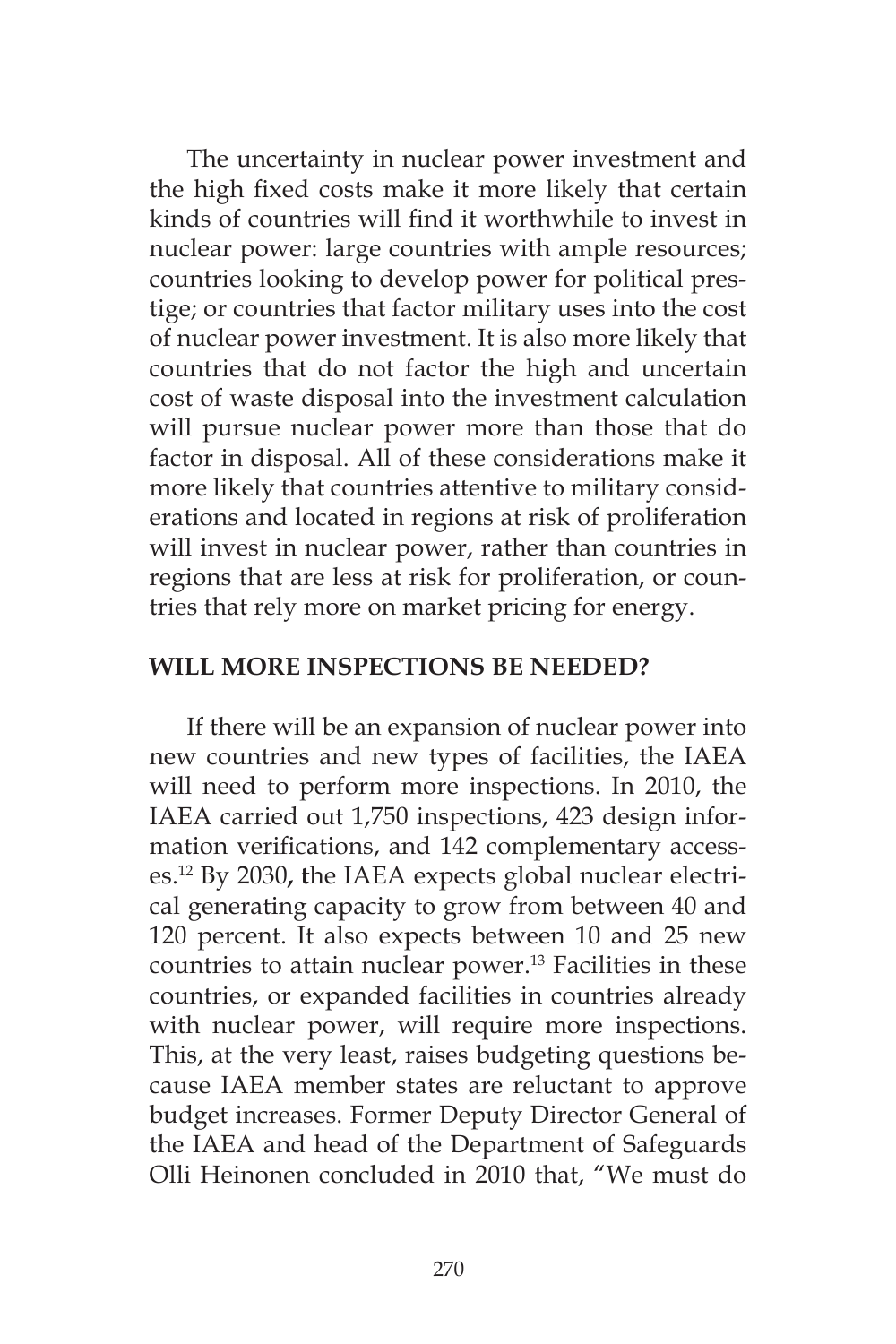more with less without compromising the necessary safeguards assurances. Smarter and better verification techniques and technologies should be explored."14

In 2012, the IAEA had 1,125 facilities under safeguards, and with the expansion of nuclear activity into new states, it may have more. New facilities require more inspections than existing ones where the agency can rely more on accounting procedures for verification. New facilities will require more work because the agency must ensure that they are built according to standards, and it must work with states to develop a method for making initial and then annual declarations of nuclear material. The agency's budgetary growth is limited, however, by UN policies to maintain zero real growth in budgets.<sup>15</sup> An expansion of nuclear power around the world will provide a bigger nuclear haystack of sites to inspect but no more than the current number of inspections given budgetary constraints.

From 1987 to 2010, the amount of significant quantities under IAEA safeguards increased by five times, but the number of inspection days remained roughly constant.16 A significant quantity is a standardized measure of nuclear material defined as "the approximate amount of nuclear material for which the possibility of manufacturing a nuclear explosive device cannot be excluded."17 Inspection days refer to the number of days inspectors worked. Therefore, inspectors inspect more material than ever before using the same amount of human resources.

The IAEA's Safeguards Division, one of several such divisions, carries out a number of tasks meant to provide member states with a reasonable assurance that states are accounting for the nuclear material in their possession and that they are not diverting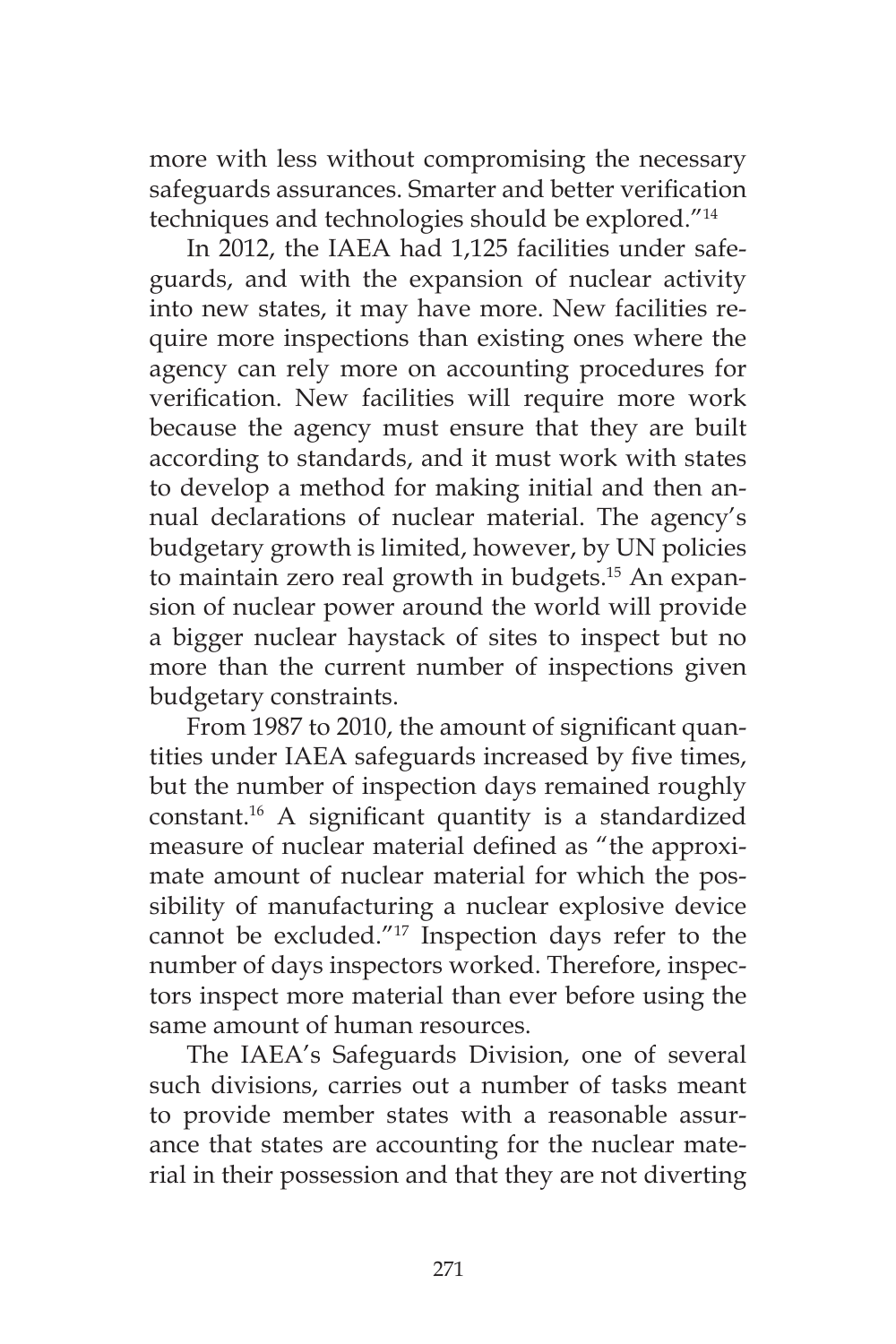material or facilities for illicit use. The agency's safeguards are based on assessments of the correctness and completeness of a state's declarations of nuclear material and nuclear-related activities. Verification measures include on-site inspections, visits, and ongoing monitoring and evaluation. Basically, two sets of measures are carried out in accordance with the type of safeguards agreements in force with a state. First, the agency verifies state-issued reports of declared nuclear materials. Nuclear accountants check the record books to monitor consistency, and inspectors perform "material accountancy" by physically installing and observing tamper-proof seals on storage vessels and cameras in sensitive areas. These inspections verify nondiversion, essentially keeping tabs on nuclear material that states use for nuclear power to make sure that none goes missing by being diverted for weapons uses. Second, as of 2012, 115 of 181 countries with IAEA safeguards agreements concluded an agreement with the IAEA known as the Additional Protocol (AP).18 (Another 23 have signed the protocol but not brought it into effect). This is a legal agreement that permits the agency to perform more intensive supervision to not only verify nondiversion, but also to provide some evidence about the absence of undeclared nuclear material in a state.

Inspections come in several types. For new states and states making changes in their programs, the agency conducts **ad hoc inspections** to verify initial reports of nuclear material or report on changes to the report. Beyond that, the agency conducts **routine inspections** according to a predefined schedule and, occasionally, with very short notice. In either case, the agency technically enters with the permission of the state and, in some cases, there are delays as states at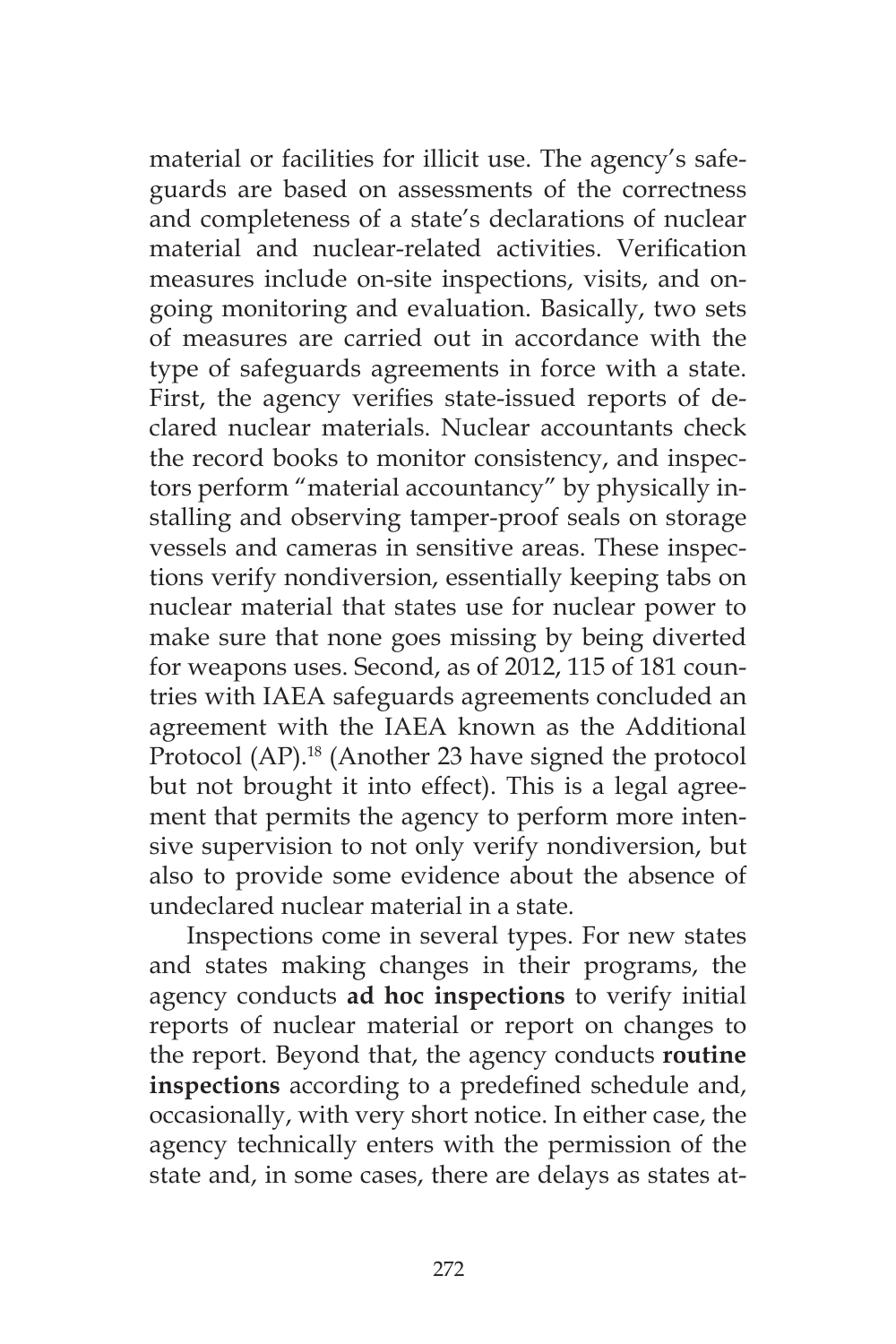tempt to negotiate arrival and travel schedules with their hosts. The agency has the right to conduct routine inspections, but without the Additional Protocol or other agreements in place, it is limited to locations with a declared nuclear facility or declared sites that handle nuclear material. (There is a possibility that a state has nuclear material in undeclared or secret sites about which the agency could gather information but not perform on-site inspections). The agency has the authority to conduct **special inspections** if it believes that the information provided by the state is not adequate for the agency to fulfill its safeguards responsibilities, but this power has rarely been used. Member states are uncomfortable with the agency entering a state without the state's permission because such inspections would appear to infringe upon national sovereignty. In addition, the agency conducts **safeguards visits** to verify that the design, construction, and decommissioning of facilities are conducted according to standards and the information contained in countries' official reports.

## **ARE SAFEGUARDS INFINITELY EXPANDABLE?**

The IAEA has developed a range of safeguards tools, from accounting procedures that date back to the agency's earliest days, to basic tools such as tamper-proof seals and cameras, to more advanced methods for environmental sampling to measure traces of nuclear materials. These tools may provide some efficiency in performing safeguards in new places, particularly environmental sampling, which can be conducted at a distance. Most likely, however, each of these tools and each type of inspection will have to be repeated in new countries and new facilities with the expansion of nuclear power.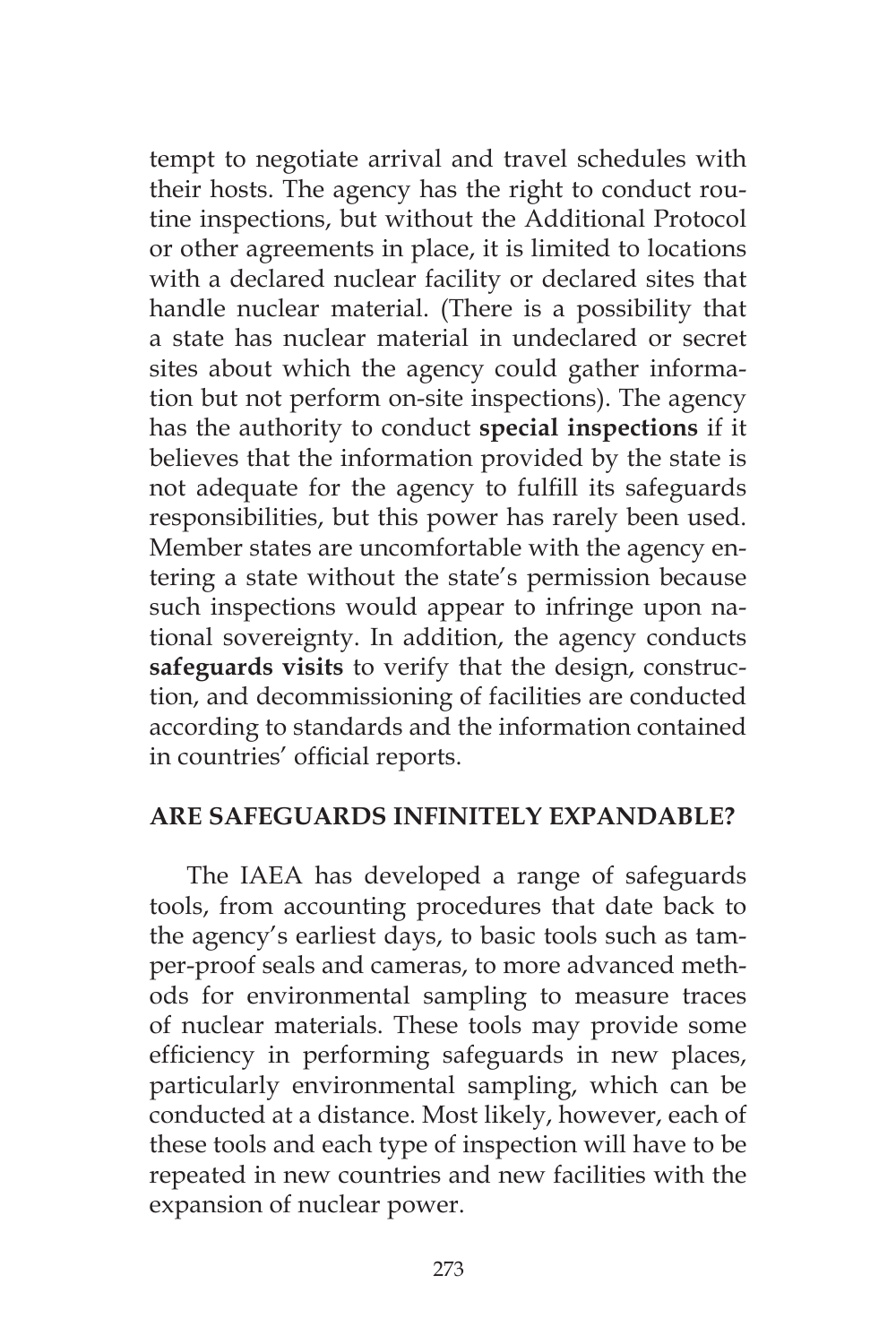This increase raises a question: Are IAEA safeguards infinitely expandable, or do they reach a breaking point at some level of capacity? It is not clear how one would know whether safeguards might reach a breaking point. Some systems are relatively easily scaled up. They can operate at higher levels of capacity, using a larger version of the same structure. Among computer programs, contemporary peer-topeer fire sharing systems without a central node are easily scaled up because increasing the number of peers does not increase demand on the system beyond the overall carrying capacity.<sup>19</sup> (This is an improvement over the first online peer-to-peer music file sharing systems that fell victim to severe bottlenecks).<sup>20</sup>

In other cases, scaling up is much more complicated than making successful models even larger. In one famous example, the RMS *Titanic*, its scaled-up design failed for a number of reasons, including a lack of sufficient lifeboats. After the accident, new regulations required that there be enough lifeboats on board to carry everyone on the ship. Ocean liners kept communication systems open 24 hours a day (since no one heard the *Titanic*'s distress call), and ships were much more careful about spotting and avoiding icebergs.

Though the *Titanic* became a paradigm for the hubris of engineers, it was not destined to fail on its maiden voyage. It was a victim of a faulty design **and** bad luck. Had the ship not struck an iceberg and sank, people would have concluded that the celebrated scaled-up ocean liner design was a success. Shipbuilders would have built more ships modeled after it, and likely even larger ships.<sup>21</sup> Designers might have added even more luxuries and reduced the number of lifeboats. Scaling up could have continued for years, maybe decades, until there was a catastrophic failure.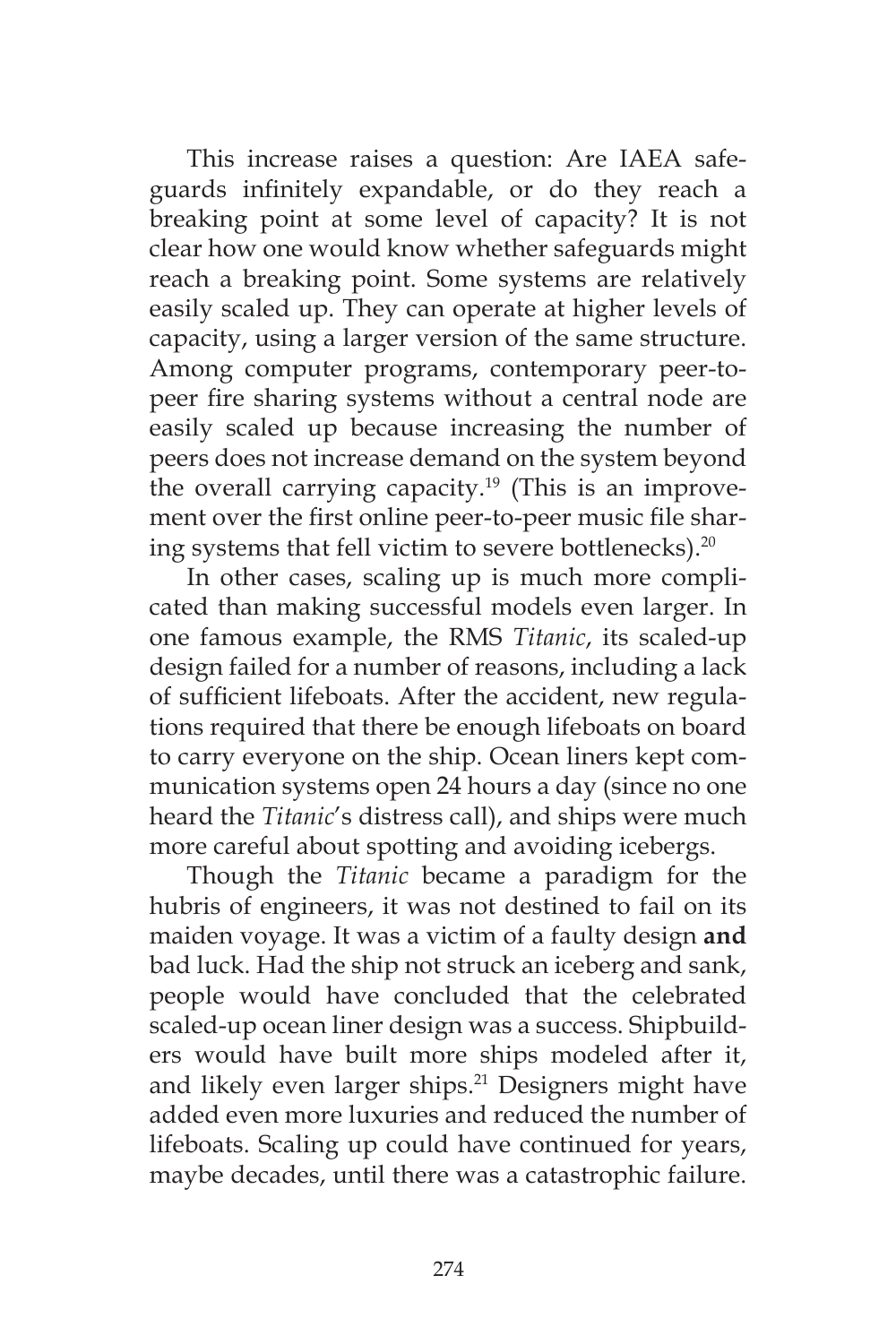How do we know that the IAEA's safeguards system is not ripe for catastrophic failure? Safeguards could be like a *Titanic* that has been lucky enough not to strike an iceberg.

#### **THE PROBLEM OF STANDARDS**

To evaluate whether IAEA safeguards can function adequately with more kinds of nuclear facilities in more countries—or even whether they function adequately now—the agency needs clear and transparent standards. Standards would clarify how well the agency is meeting the obligations found in its statute, which came into force on July 29, 1957, and has been subsequently amended. Its safeguards obligations in particular have been interpreted with almost ecclesiastical attention to nuance. The IAEA's safeguards mission is to verify, "Through its inspection system that States comply with their commitments, under the Non-Proliferation Treaty and other non-proliferation agreements, to use nuclear material and facilities only for peaceful purposes." Until the discovery that Iraq had a clandestine weapons program, however, the statement was interpreted to read, "to use **declared** nuclear material and facilities. . . . "<sup>22</sup> In other words, the agency read its mandate as to verify only the facilities that member states agreed to have inspected, leaving out other research, industrial, and military sites.<sup>23</sup> The agency took seriously the idea that member states that consented to agency inspections might attempt to conceal facilities only after the discovery of the Iraq program. The agency's mission in a post-Iraq world is more complicated if it cannot assume that countries that consent to inspections are acting in good faith and are attempting to fulfill the obligations of the NPT.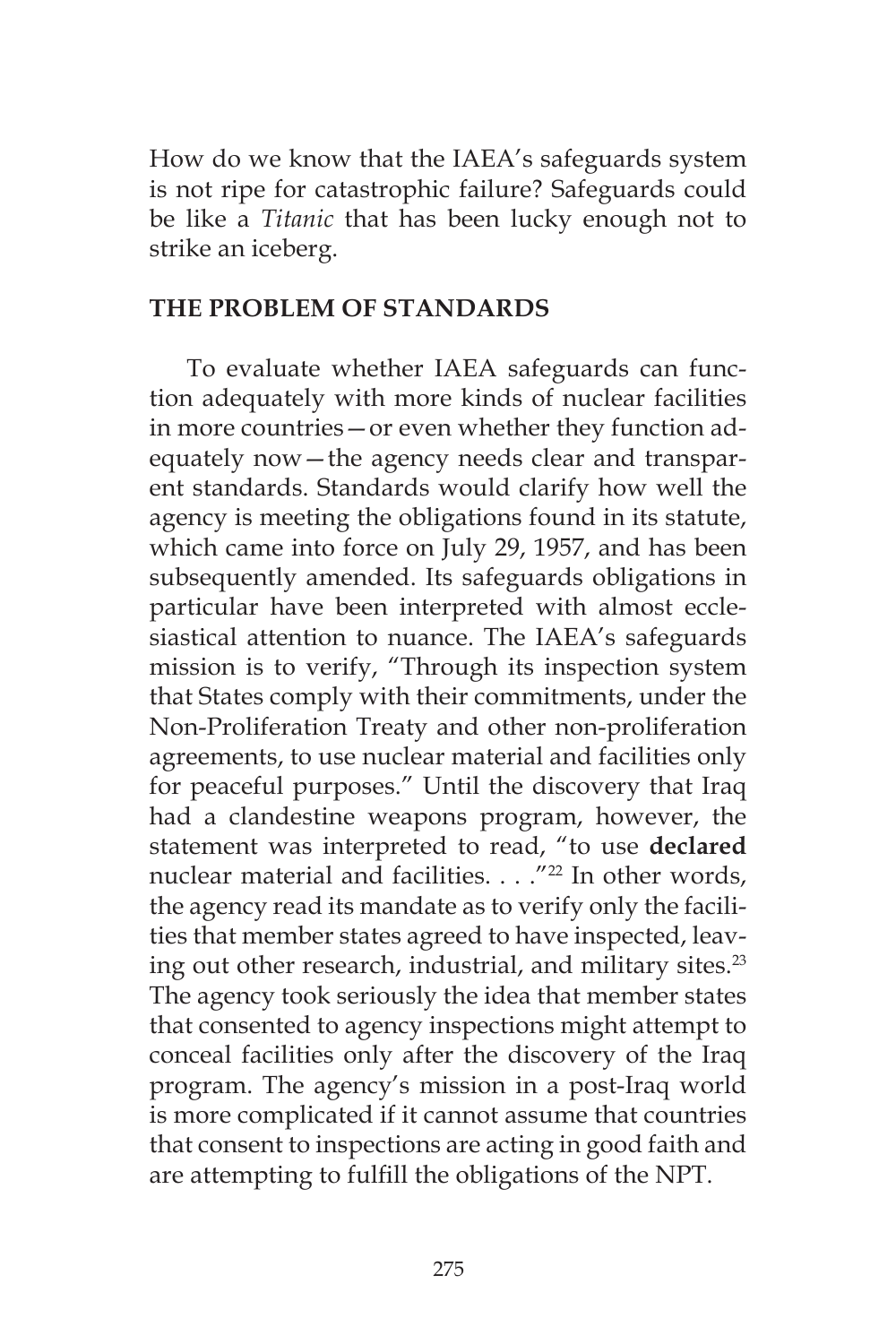One way to measure how the agency is doing would be to chart its progress relative to clear and transparent standards. The agency has developed quantitative measures of performance such as "timeliness detection" and "risk of early detection," but it is difficult to find data on these. Even how much money the agency spends on particular country inspections remains inaccessible to anyone who is not agency staff or a qualified member state representative. Timeliness detection goals refer to measures specific to facility and material types of how quickly inspectors should be able to identify that a diversion has occurred, and these goals are used to establish the frequency of inspections.<sup>24</sup> Instead of evaluating and measuring primarily at the facility level, the IAEA is now moving toward a system in which it evaluates state declarations for their consistency and thoroughness. At present, state criteria remain rudimentary, and measuring state criteria rather than facilities risks making verification an even more political issue than it is presently. If the agency can develop relatively neutral criteria for evaluating state declaration, however, the state-level criteria could prove useful, especially when combined with other measures such as timeliness detection.

Standards have their virtues. It is difficult to gauge progress and improvement without measureable standards to show where performance is lacking. It is not clear, however, that the standards for IAEA safeguards are accurate performance measures. Unlike the *Titanic* example, what counts as a failure for the IAEA is ambiguous. A nuclear explosion or nuclear war is as much or more a political failure than an administrative one that can be blamed on the IAEA.

However useful the data gathered during safeguards evaluations, their interpretations are not self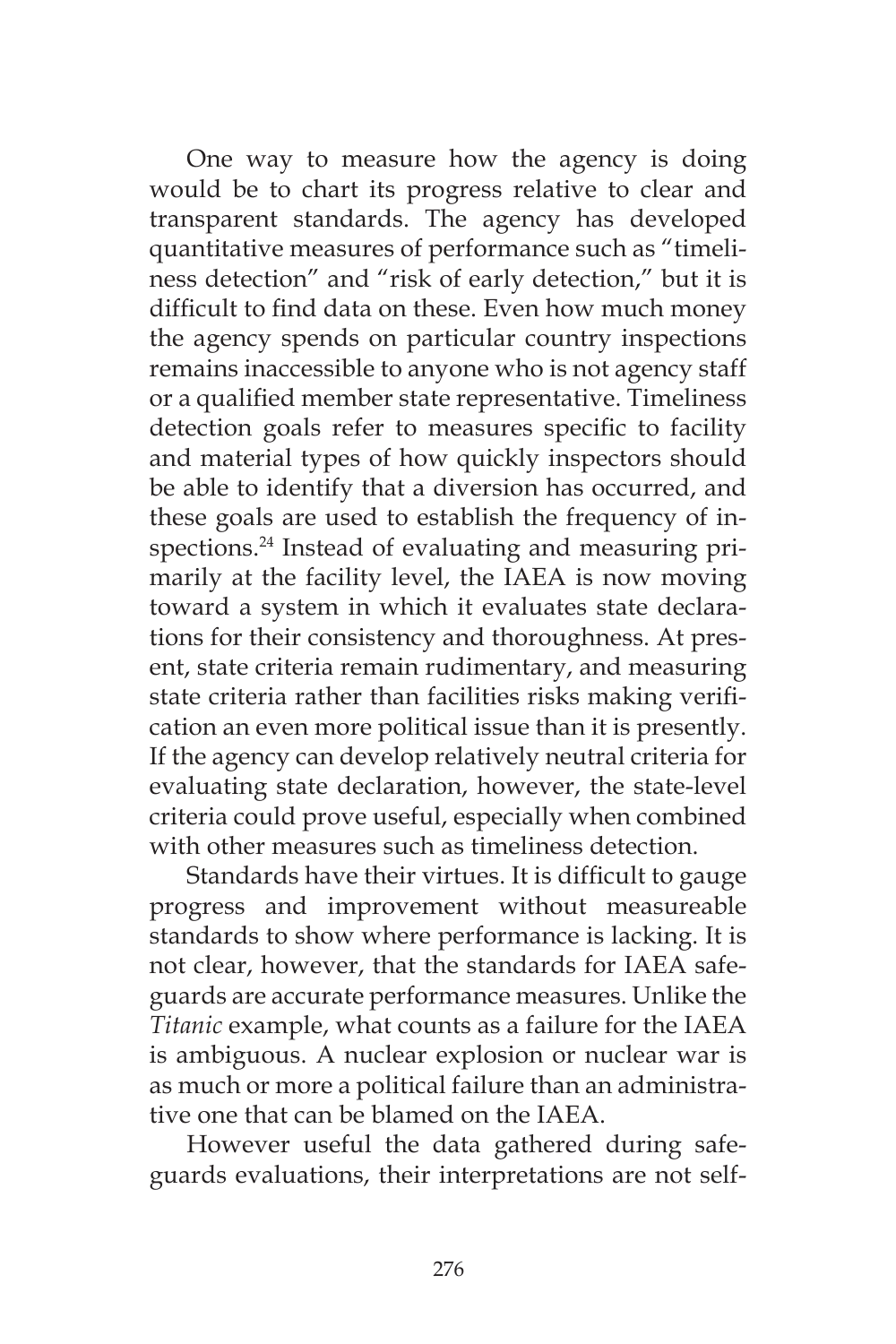evident. The agency performs careful analysis of state declarations about nuclear material possession and transfers, and sometimes the agency finds that these reports are incomplete. But state-based reports alone do not provide clear standards because their completeness and accuracy depends on factors other than whether a state is engaging in illegal activities. For example, rich countries with well-developed bureaucracies are better able to produce complete reports, as are countries that have produced such reports in the past and merely make routine updates. Countries with less developed bureaucracies may produce incomplete reports out of inexperience and lower capacity, not an intent to deceive.

Timeliness detection goals do provide a clear standard for having met a goal. But it is not clear that these are used as standards any longer, since the agency is moving toward using state-based declarations. Furthermore, the agency's move away from facility-based timeliness detection goals was in part a result of problems with those goals. It was not clear how accurately the goals were being measured, and even so, the agency rarely met the goals and lacked the resources to perform significantly more or longer inspections.<sup>25</sup>

 Safeguards are designed to detect the diversion of a significant quantity of nuclear material within a conversion time, which is the minimum time needed to build a bomb using diverted materials. Timeliness detection goals and inspection schedules are created according to the relevant conversion time. (The conversion time is defined as 7-10 days for plutonium or highly enriched uranium [HEU], 1-3 months for plutonium in spent fuel, and about 1 year for low enriched uranium [LEU]). The presence of safeguards and timeliness detection goals suggests that the IAEA aims to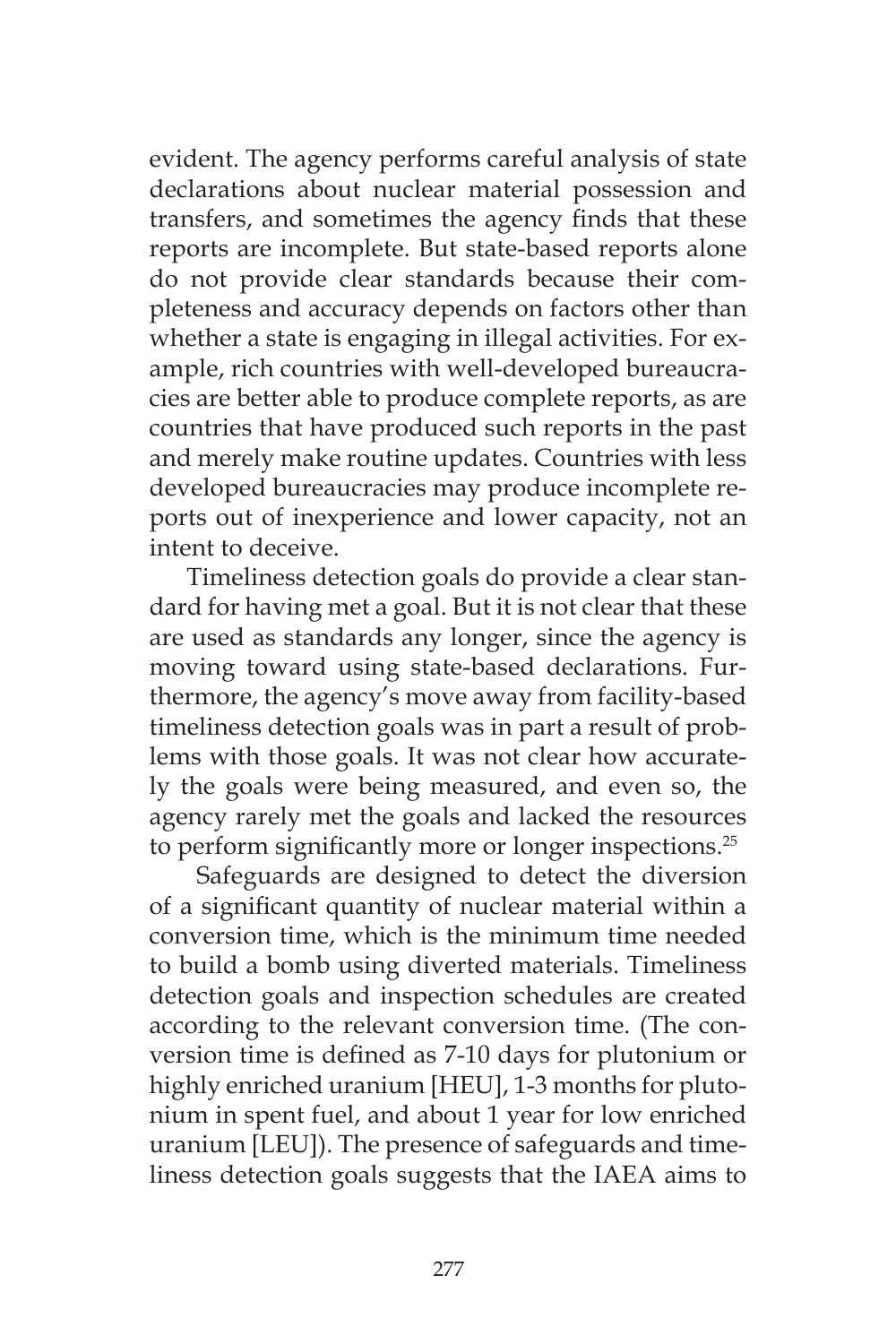detect military diversions before they result in bombs, and even to prevent an attempt at diversion from occurring undetected.

The agency's performance in preventing diversion in a timely manner is mixed. In the four most prominent cases in recent memory of illicit nuclear activity, the IAEA appeared to formally meet its timeliness detection goals (though detailed such evaluations are not available to the public).<sup>26</sup> Iraq, North Korea, Iran, and Libya all engaged in illegal nuclear activities, and it is generally agreed that all embarked on some stage of an illegal nuclear program. Nevertheless, the IAEA detected violations in only one case, and even there, the evidence is mixed. In Iraq, the United States discovered the country's nuclear program just before the first Gulf War. After the war began and the agency gained access, IAEA inspectors learned that Iraq secretly enriched uranium and carried out reprocessing experiments in buildings at Tuwaitha, which is not covered by IAEA inspections agreements.

In Iran, an opposition group, The National Council of Resistance of Iran, provided initial evidence of illicit activities there. In Libya, the Libyan government announced its nuclear weapons program, though some government intelligence agencies may have known about it previously. In North Korea, however, IAEA inspectors operating under additional legal authority did uncover diversions and illicit activity, and the inspections were supported by U.S. satellite imagery.<sup>27</sup> The IAEA has discovered other cases of materials unaccounted for and various discrepancies in nuclear accounting, but there are no other known cases of the IAEA detecting diversions of nuclear material to an illicit nuclear program. The recent history of the agency's safeguards program leads to a disturbing conclu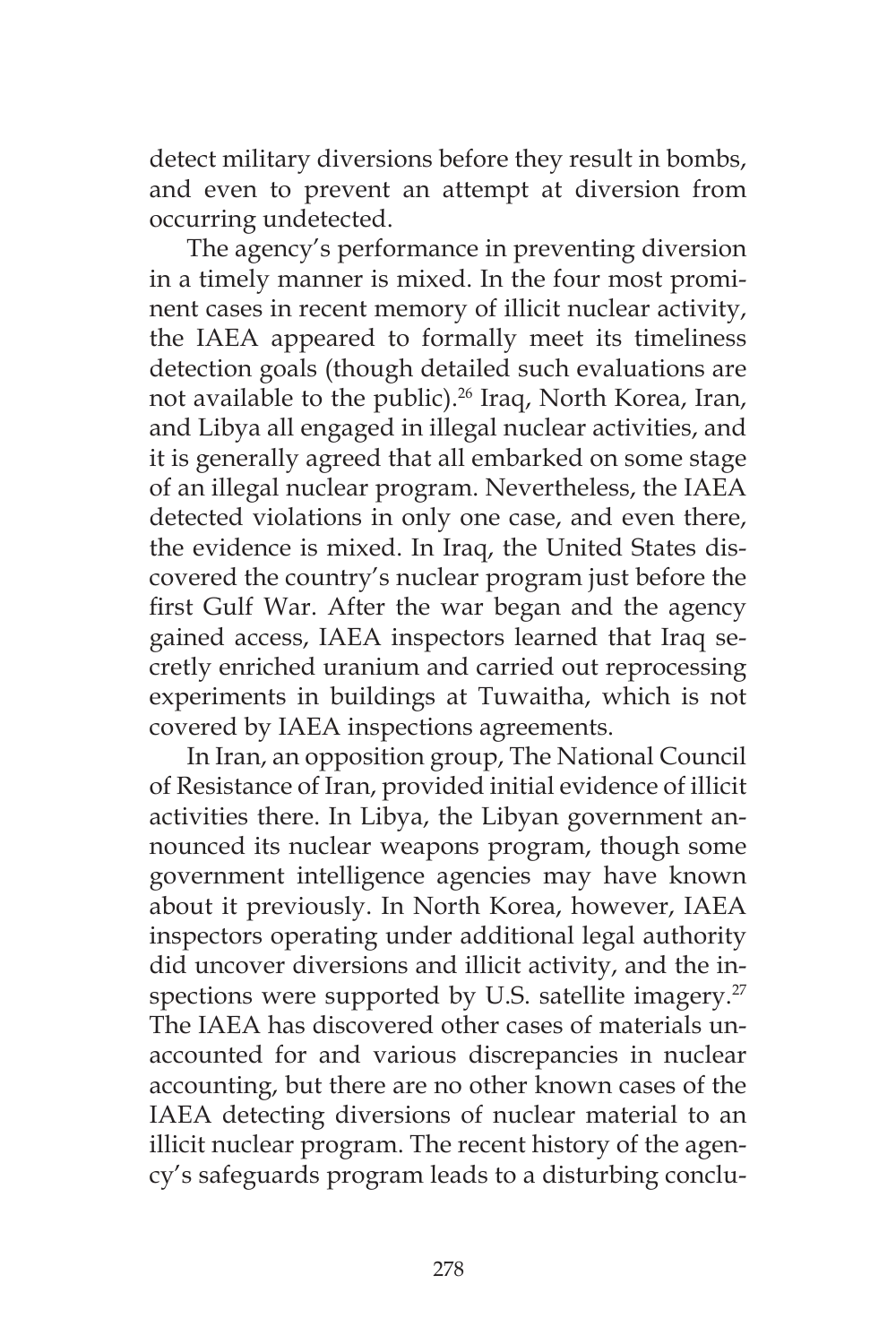sion. The agency's traditional safeguards of regular inspections and material accountancy failed to detect and deter all known cases of member states' illicit nuclear programs. The North Korean case, however, shows that when given additional legal mandates, technical support, and political support, the agency can verify nuclear programs and make discoveries that qualify as meeting a performance goal—detecting illicit nuclear activity.

Many of the proponents of reform for the IAEA advocate increasing the number of safeguards agreements the IAEA has with member states and expanding the legal and technical tools available to the agency by increasing the number of states covered by the AP. Former Deputy Director General of the IAEA and Head of the Department of Safeguards Pierre Goldschmidt writes that the "Department of Safeguards doesn't have the legal authority it needs to fulfill its mandate and to provide the assurances the international community is expecting from its verification activities."28 Goldschmidt advocates giving the IAEA greater authority and better technology so that it might more quickly detect violations and with greater certainty.

## **AFTER DETECTION, WHAT?**

Standards can help gauge the agency's performance, but the real problems for dealing with more facilities in more countries and countries at higher risk of proliferation are structural. The problem with current standards is that the IAEA inspection system cannot be relied upon to react quickly enough to a diversion even once the agency detects a violation. To quote a classic article on arms control and disarmament, "After detection, what?"29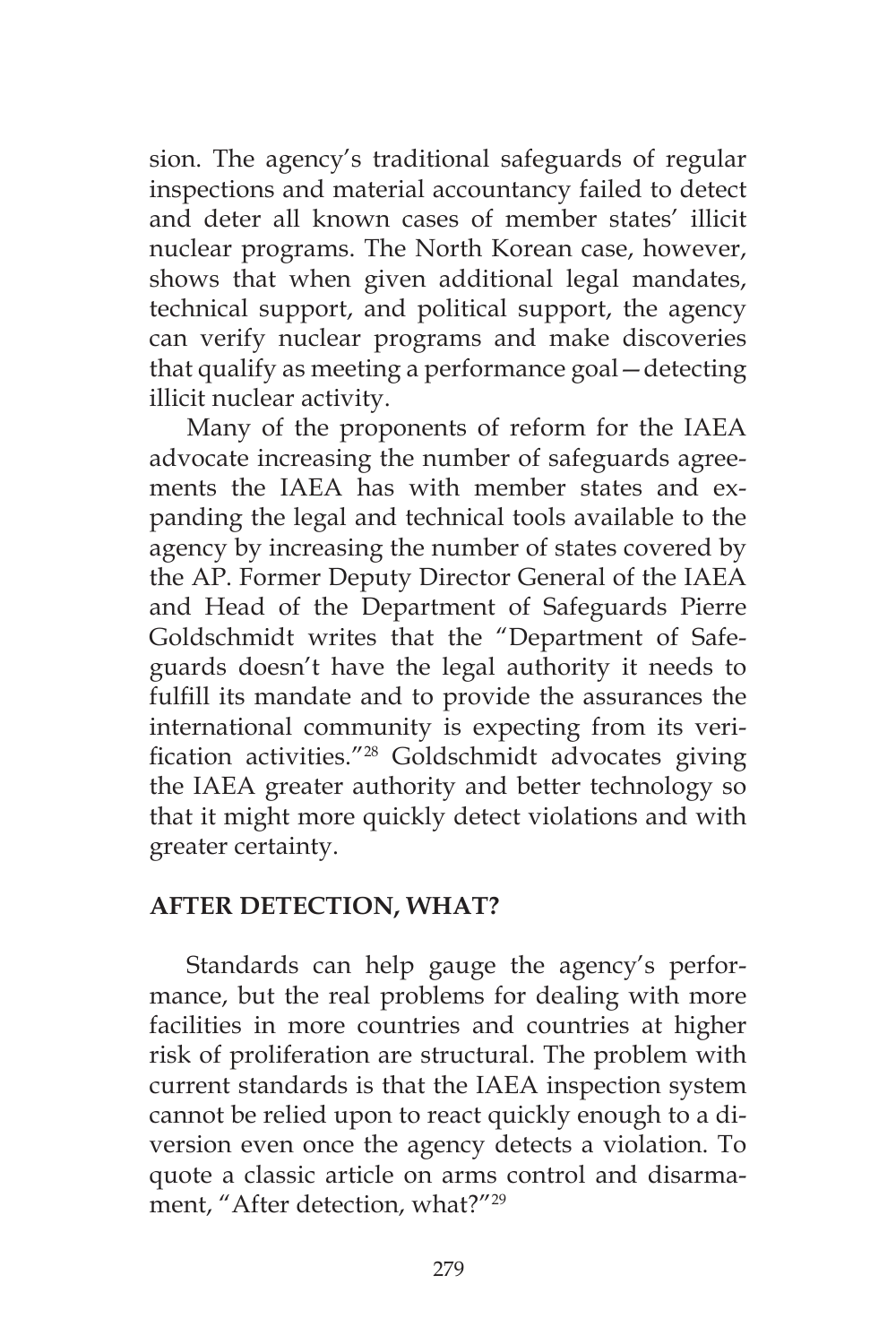Much of the debate over safeguards focuses on how to detect violations. The agency developed verification procedures and measures for effectiveness such as timeliness detection goals, and it is investing in promising new detection measures such as environmental and remote sampling. New investments may increase the agency's ability to detect violations and even to identify nuclear material in unauthorized locations. Technical questions about how to better detect violations dominate discussion about safeguards, as the conference agenda of a recent meeting in Vienna, Austria, shows.30 Debates over how to improve safeguards usually result in requests for larger budgets, more and better training for inspectors and analysts, and better technology.<sup>31</sup>

The IAEA presents the effort to detect violators as its central safeguards mission, and in public, the agency portrays more effective inspections as the key to detection. In 2002, IAEA Director General Mohamed El Baradei said:

Inspections by an impartial, credible third party have been a cornerstone of international nuclear arms control agreements for decades. Where the intent exists to develop a clandestine nuclear weapons programme, inspections serve effectively as a means of both detection and deterrence<sup>32</sup>

Detecting violations is not enough to achieve deterrence, however. Just as important are the consequences of a violation once it has been detected. While it is important that the IAEA be technically capable of detecting a violation, the agency's Board of Governors, the UN, and world governments must be able to react quickly and effectively once a violation has been discovered. Focusing solely on the IAEA's technical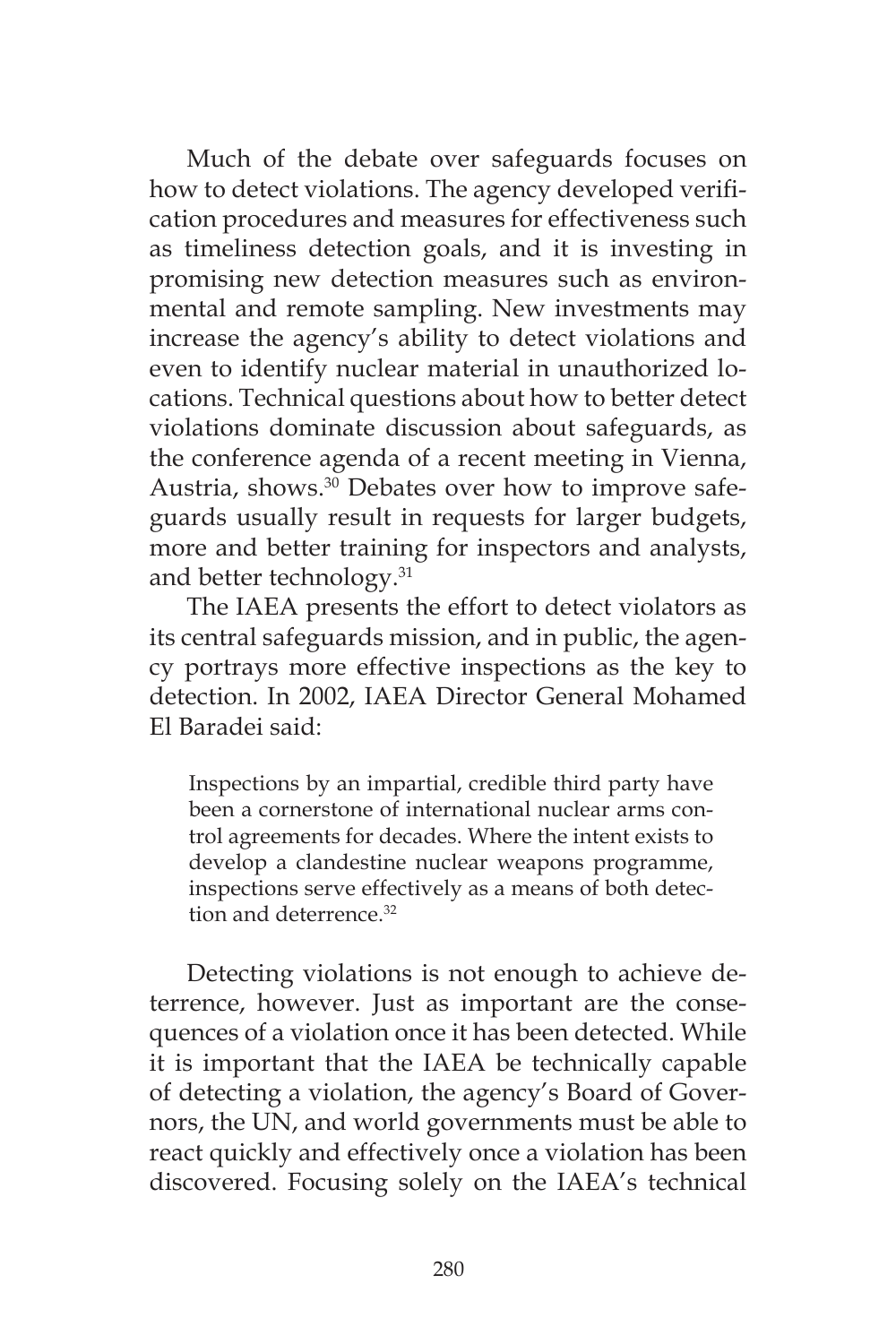capacity and resources risks neglecting the important political challenges to dealing with a violation.<sup>33</sup> In private and in expert-level discussions, safeguards officials worry that the agency lacks the capacity and authority to address cases of proliferation that are outside its mandate. In a July 2011 speech, IAEA Deputy Director General for Safeguards Herman Nackaerts said that:

The [safeguards] system was manifestly failing in its primary objective, namely, to detect activities that **did** raise potential compliance issues and proliferation concerns—such as those undertaken, for instance, in Iraq, Libya, Syria and Iran.

The reason Nackaerts thought that the system was "manifestly failing" was that "major proliferation challenges have arisen in States with limited nuclear fuel cycle facilities, and involved previously exempted or undeclared nuclear material."34 If proliferators were outside the IAEA's authority, according to this logic, then increasing the agency's capacity and legal authority would be the solution.

Technical and legal improvements within the agency will not be sufficient, however. A violator will not be deterred by the IAEA's technical ability to detect a violation alone. The violator will be deterred by a calculation that the consequences of a violation will be too great to risk detection. Even if the agency's standards and technical ability to detect a violation improve, a nation or an entity considering proliferation will not be deterred if it thinks that it can ignore, forestall, or withstand the consequences of detection. The IAEA realized in Iraq and elsewhere that a country could attempt to conceal violations or hide from inspectors. Similarly, a country could attempt to es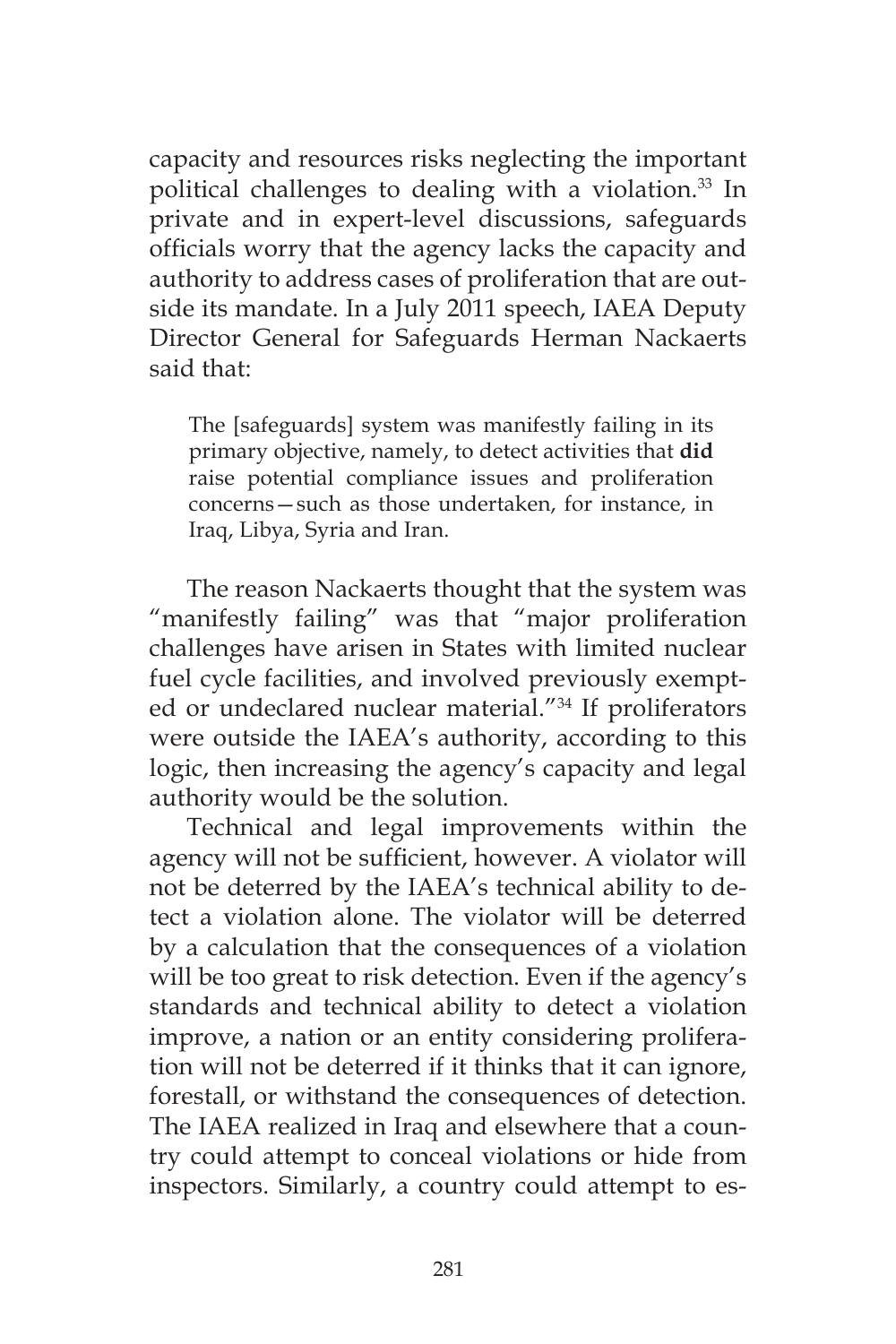cape the consequences of detection through political strategies. To fulfill the goals of nonproliferation, the IAEA must be able to detect violators, and the world political community, along with the agency, must be able to enact a sufficient penalty for violation.

If a country's violation is clear, then the IAEA has an easier job, and it can more easily refer the matter to the UN and world community. But in most cases, violations are not clear. The evidence is mixed, or the violation is clear to those in the know, but it is discovered through secret intelligence provided by a member state, and it cannot be scrutinized or it does not have the same level of credibility as a violation discovered by IAEA inspections.

The IAEA's inspection system is based on inspecting and auditing declared sites. If a country wants to hide a small nuclear program, it can probably escape detection from the agency, as happened with Libya's nuclear program. Beginning in the 1990s, Libya had traded in uranium and other illicit material without IAEA detection.35 Former IAEA Director General Mohamed ElBaradei conceded that "the system cannot detect easily concealable small items. Any verification system cannot do that."36

The IAEA often relies on state intelligence agencies to provide satellite and other sensitive data. If intelligence is provided in secret, however, the accused state can question the veracity of the information and the motivations of its sources. In 2011, state intelligence agencies provided documents to the IAEA showing that Iran had sought and found foreign help to learn the steps necessary to build a nuclear weapon. The intelligence reports showed how, among other things, a former Soviet nuclear scientist provided sensitive information to Iran while under contract in Tehran in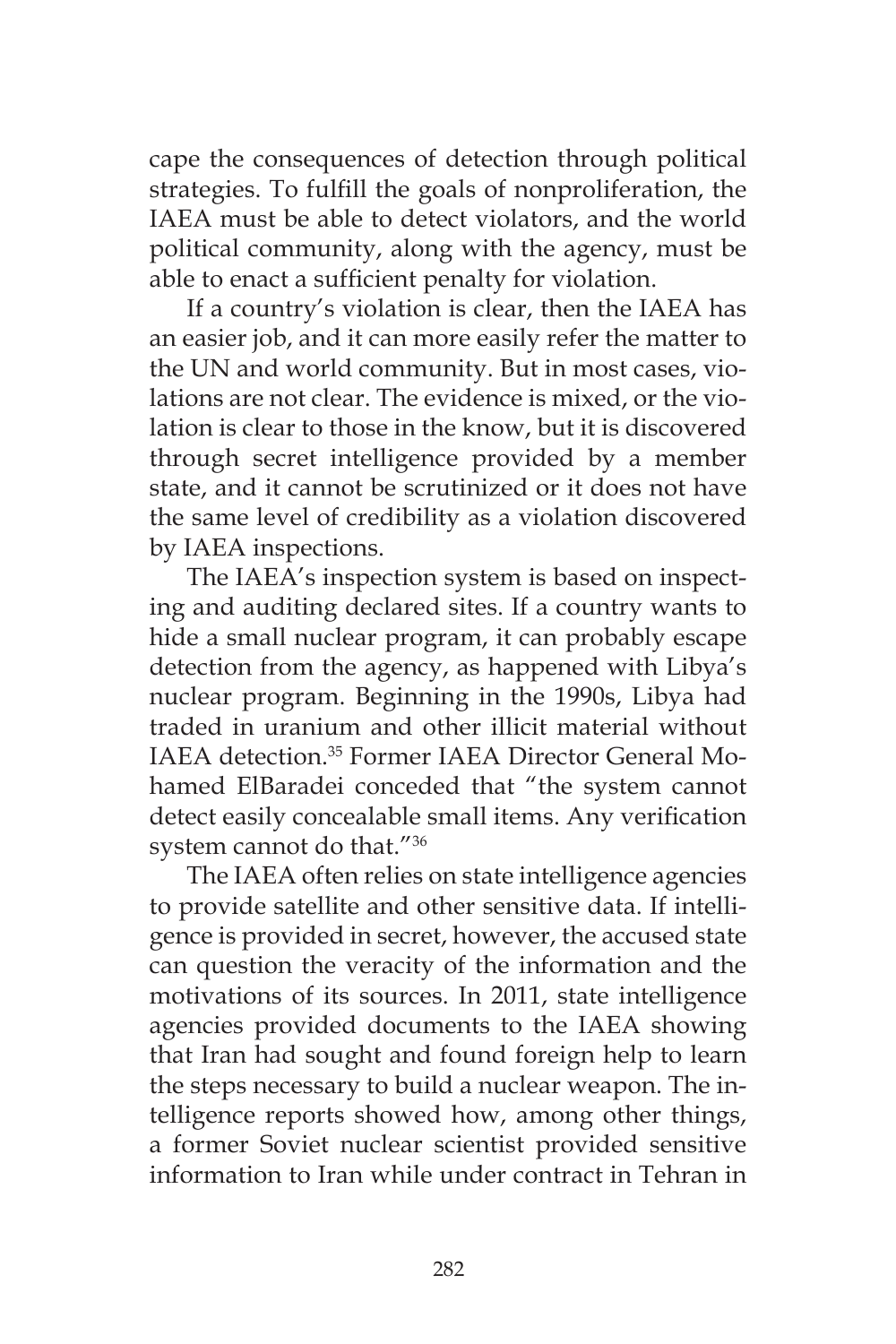the 1990s. Because the information was provided in secret without details about the sources and probably by countries hostile to Iran, Iran questioned the credibility of the information. A former nuclear official in Iran, Ali Akbar Salehi, described the controversy following the information as "100 percent political" and explained that the IAEA is "under pressure from foreign powers."37 Iran's ability to question secret intelligence about its nuclear program delayed international action to impose consequences.

Even if the IAEA does find noncompliance with the NPT and safeguards agreements and evidence of trafficking in illicit materials, a state could blame nonstate actors—legitimately or illegitimately—for the trades. Export controls and safeguards do not easily cover nonstate actors. By blaming nonstate actors, a state could avoid sanctions and other consequences of illicit activity.

In one famous example, A. Q. Kahn was the mastermind behind an illicit nuclear enterprise that sold secrets to Iran, North Korea, and Libya, but the Pakistani government claimed that he was acting without their approval and that Pakistan should not be held responsible. Pakistani authorities apprehended Kahn in 2003, and Pakistani President Pervez Musharraf pardoned him in exchange for a confession. Some investigations speculated that Kahn cooperated with the Pakistani government, while others found that he cooperated with corrupt parts of the government but escaped detection by the rest of the Pakistani authorities.38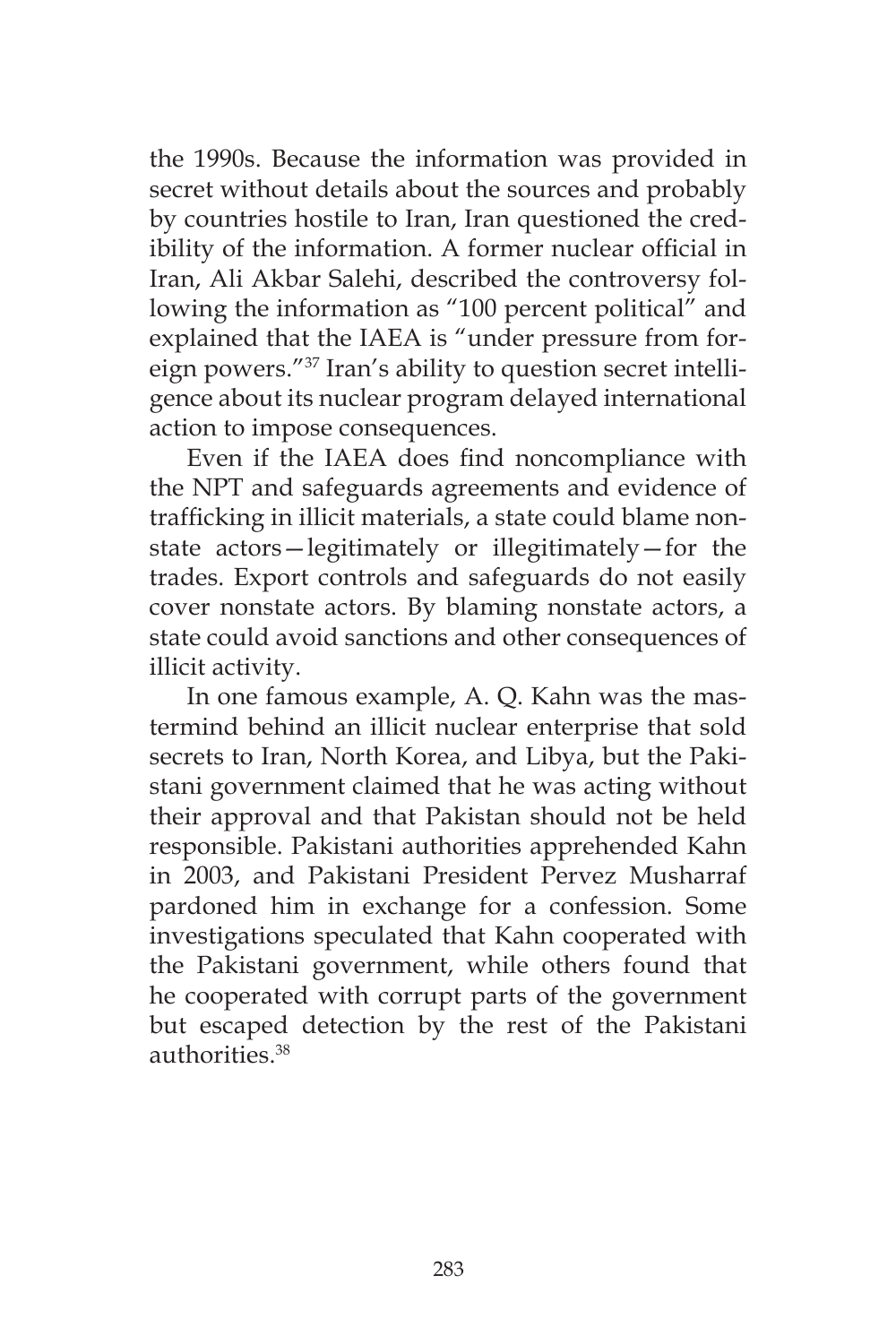# **ADDITIONAL PROTOCOL AS A DETERRENT OR A BURDEN?**

The IAEA's safeguards structure assumes that once a violation is detected, the violator will repent, or world opinion will impose consequences on the violator. Sometimes this happens. In 2004, South Korea revealed that it had failed to report nuclear material used in experiments to enrich uranium as recently as 2000. South Korea also revealed other undeclared materials used in enrichment and other experiments as far back as 1979. The revelations came as part of South Korea's declarations in ratifying the AP, which expands the IAEA's authority to investigate both declared and undeclared nuclear facilities. The protocol also requires that countries declare more of their nuclear activities than is required under traditional safeguards. In November 2004, the IAEA Board of Governors noted "serious concern" about Korea's unreported activities, but the board did not refer South Korea to the UN Security Council, though referral is within the agency's rights.39 The IAEA is required to report findings of a country's noncompliance with safeguards agreements to the Security Council, but what rises to the level of noncompliance that merits reporting is open to interpretation.

In the South Korean case, the system worked as many people hoped it would. The AP served as a deterrent of sorts, leading the country to at least report previously unreported material, sites, and activities and possibly leading the country to stop activity that might have continued otherwise, and to ensure greater accountability in its nuclear programs. (South Korea claimed that nuclear scientists conducted these experiments without telling high-level political officials.)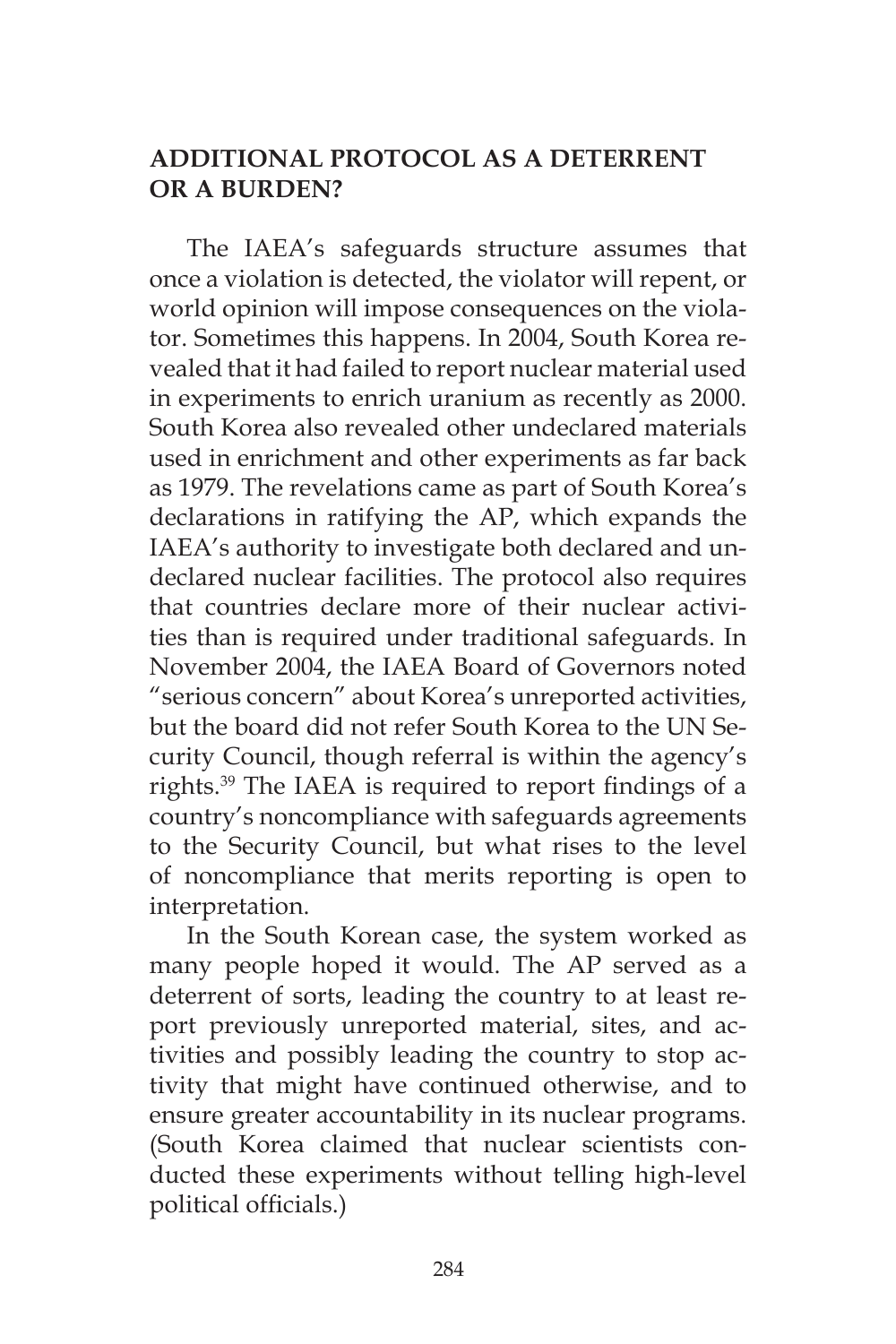While South Korea is a possible example of the AP's deterrent ability, the AP may lead to additional burdens on the agency in the future. Some experts claim that adoption and implementation of the AP by additional countries will improve the effectiveness of safeguards. The AP is a legal document that enables the IAEA not only to verify the nondiversion of declared nuclear material but also to provide assurances as to the absence of undeclared nuclear material and activities in a state. In short, the AP gives the IAEA increased access to sites and information in a state. For the AP to be effective, and for safeguards generally, timeliness is everything. Safeguards are designed to detect the diversion of a significant quantity of nuclear material (defined as enough to make one crude bomb) within a conversion time, which is the minimum time needed to build a bomb using diverted materials. The expansion of the AP to new states, combined with the need for timeliness and budget constraints, produces a worrisome new safeguards equation. Member states expect the AP not to cost more than current safeguards, but an increased number of facilities under the protocol multiplied by the cost of increased data analysis and environmental sampling per facility that comes with the AP, divided by a constant safeguards budget, equals a reduced number and intensity of inspections. The AP will likely lead (and has led) to countries covered by the AP being subject to fewer inspections, even as the IAEA obtains greater authority to provide assurances about declaring undeclared sites.

Despite the potential for the AP to increase expectations of the IAEA beyond what the agency can accomplish, the adoption and implementation of the AP has been an article of faith among proponents of the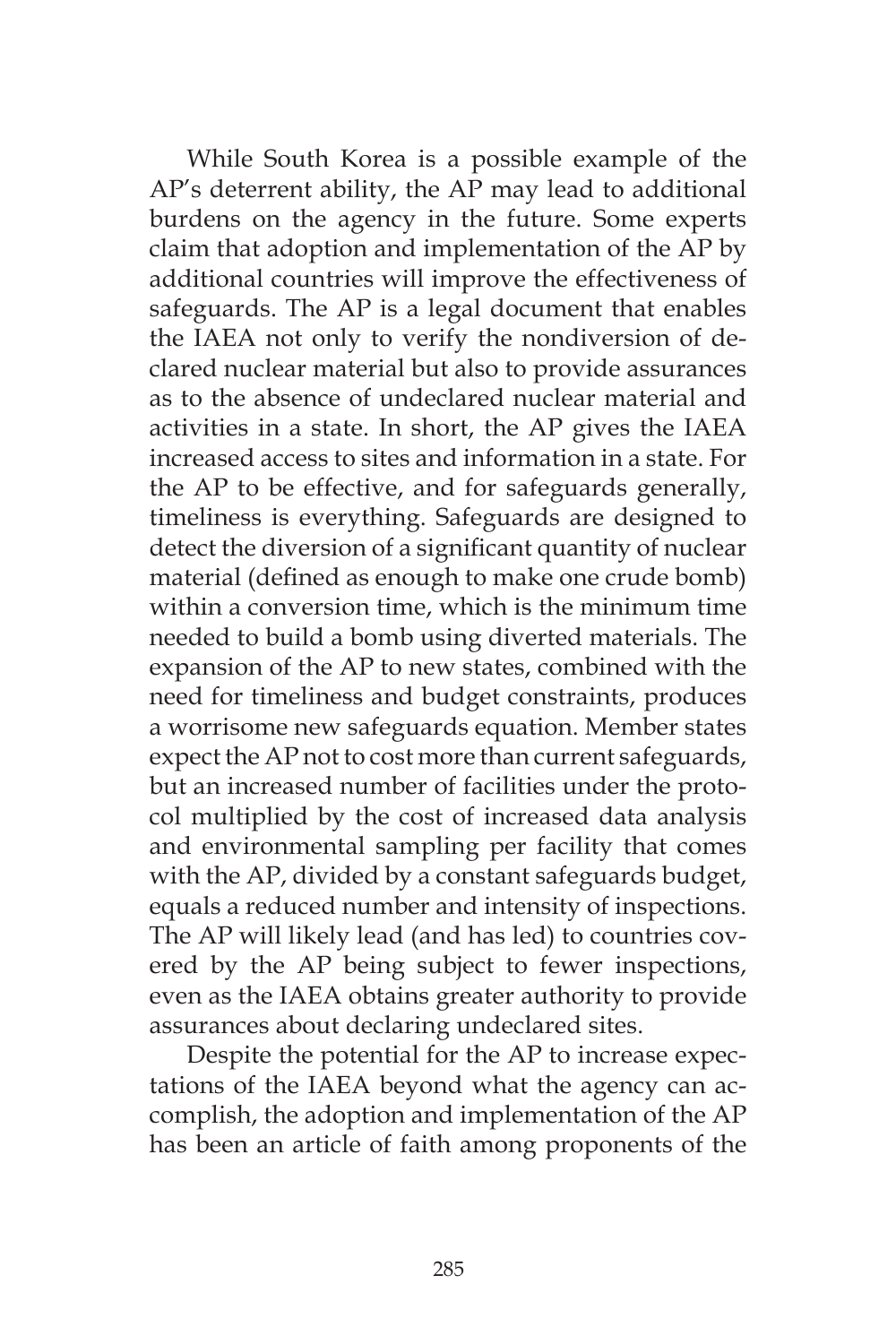# IAEA's safeguards program. In 2005, Director General Mohamed ElBaradei wrote that:

I believe that, for the Agency to be able to fulfill its verification responsibilities in a credible manner, the Additional Protocol must become the standard for all countries that are party to the Treaty on the Non-Proliferation of Nuclear Weapons.<sup>40</sup>

Similar calls for wider adherence to APs came from the UN General Assembly, by member states at the 2000 and 2010 NPT Review Conferences, and by states at IAEA General Conferences. Yet if the IAEA expands verification activities under the AP without increasing its budget at a greater rate than in the past, it will have to seek new efficiencies, likely by reducing the number and intensity of inspections or decreasing inspections in countries not considered to be proliferation risks, a practice that opens the Agency to charges of unfairly applying its standards.<sup>41</sup> Reducing inspections by increasing randomization may make sense from a cost-benefit standpoint, but it opens a window for diversion, especially if the inspections do not occur within the timeliness window.<sup>42</sup>

The AP confers a preferred traveler status to a country, allowing the IAEA to reduce inspections once it has reached a finding of "nondiversion." A clever state, terrorist, or criminal (perhaps without state knowledge) may seek to attain the activation of the AP and then engage in diversion activities. Given the intensive background work required to implement the AP and inspect new nuclear facilities, the IAEA will likely reduce inspections for its "preferred travelers" because of resource constraints. Despite its advantages, the AP provides an increased possibility for diversion.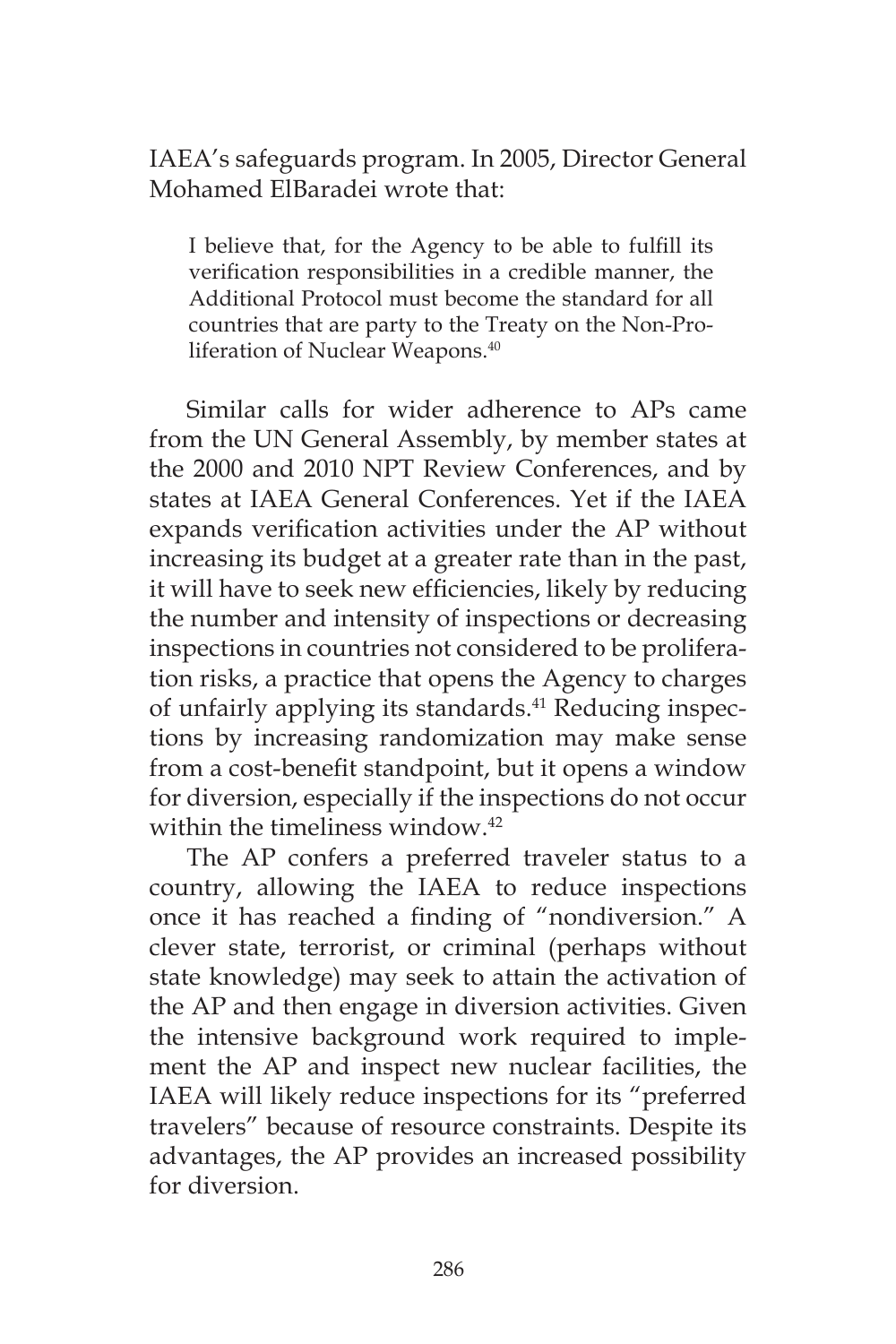With more nuclear facilities in more countries, whether under the AP or not, the IAEA faces a tough decision about whether to lower the false alarm rate and potentially increase the possibility for diversion. The IAEA has an acceptable false alarm rate of approximately 5 percent.<sup>43</sup> In other words, the agency tolerates the inspectorate alleging that materials are unaccounted for when, in fact, there exists a good explanation about 5 percent of the time. The 5 percent rate, multiplied by an increasing number of inspections, leads to two options. First, the agency could pursue a politically unacceptable high number of false alarm reports and confront member states, who will demand that the agency lower the false alarm rate. Governments do not like the agency to give them negative publicity, give excessive attention to sensitive nuclear and industrial processes that are secret, or insult national pride. Second, the agency could allow more nuclear material to remain unaccounted and make a security case to member states and the Board of Governors for the IAEA to increase its permissible false alarm rate. It is not clear which of these will happen, but the agency's leadership will have to make a choice. While technical constraints shape the process of material accountancy, the greatest challenges are political.

#### **THE LIMITS OF LEGAL TOOLS**

Former IAEA officials agree that the legal framework of the IAEA needs revision. The NPT prohibits non-nuclear weapons states from making weapons, but it allows states to get extremely close to making weapons. The treaty has been interpreted as providing an inalienable right to peaceful use, which overlaps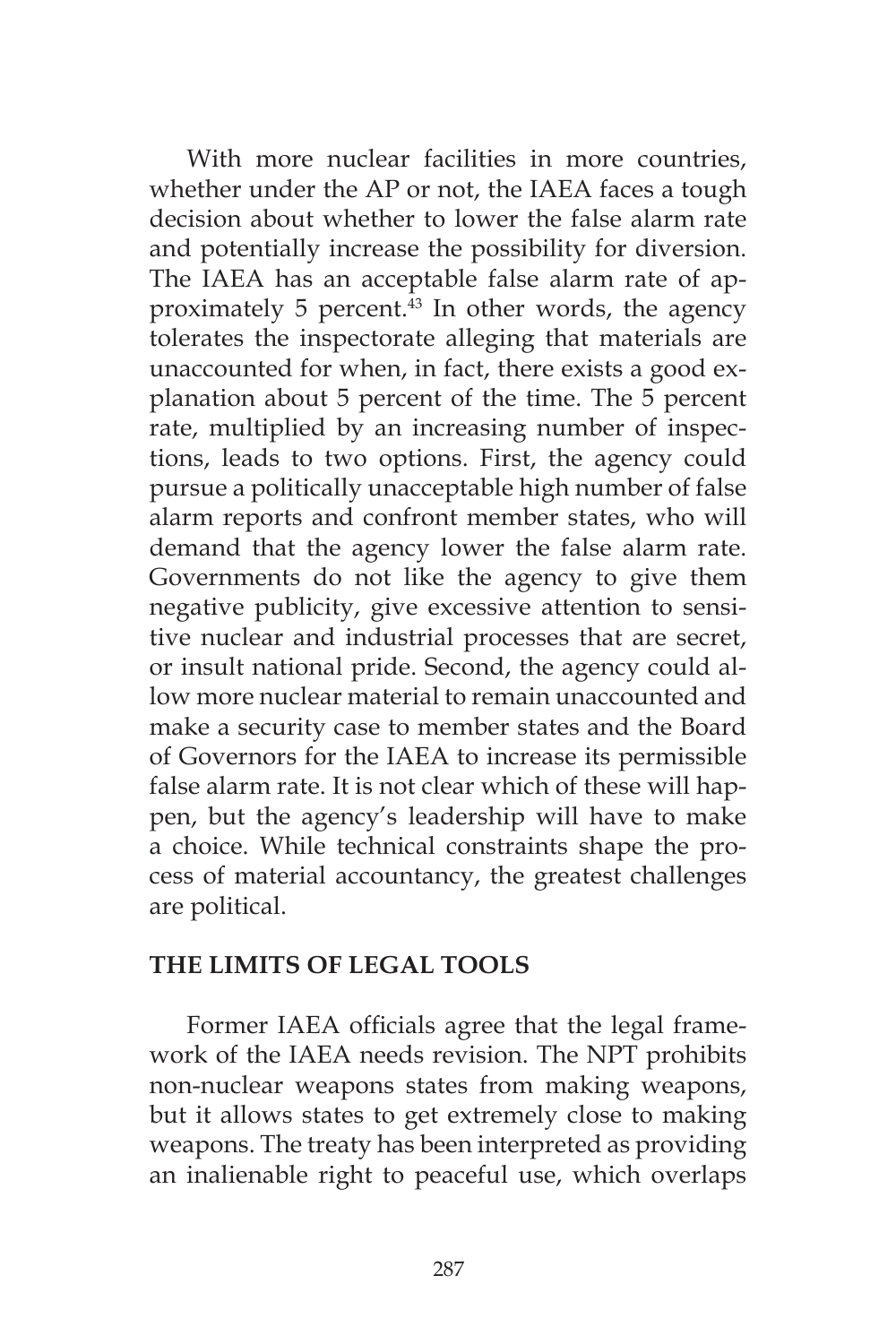with much of what is needed for military purposes.<sup>44</sup> Much of the delay in imposing penalties on Iran for its nuclear activities comes from disagreement about whether and to what degree Iran is in violation of the NPT. Iran maintains that it is fulfilling its obligations under the treaty and that hostile powers are unfairly seeking to deny its right to peaceful use of nuclear materials.45

The current safeguards legal framework relies on member states' voluntary cooperation with the inspection process. IAEA inspectors are more like door-to-door salesmen asking for permission to enter a home than they are like police investigators demanding access. The IAEA also lacks the legal tools to gather information in case of noncompliance, and the international system has no regular sanction available if a country forbids or delays IAEA access, and no pre-established penalty if a country withdraws from the NPT. Without enforcement, detection risks lead to nothing more than empty threats. Alternatively, detection could lead to ad hoc penalties imposed by the UN Security Council or by coalitions of interested countries that risk being criticized as unfair. The agency will be in a better position if governments can agree on penalties for violation that apply to all countries and are agreed upon before any particular country is in violation. Without reform of the legal processes governing IAEA inspections, the IAEA will have more of the same—more evasion, as in the cases of Iran and Syria, and perhaps many more cases if nuclear power expands around the world.

Former safeguards officials agree that the IAEA and the UN need to have more authority for inspections and a standard procedure for dealing with evidence of diversion. The international system also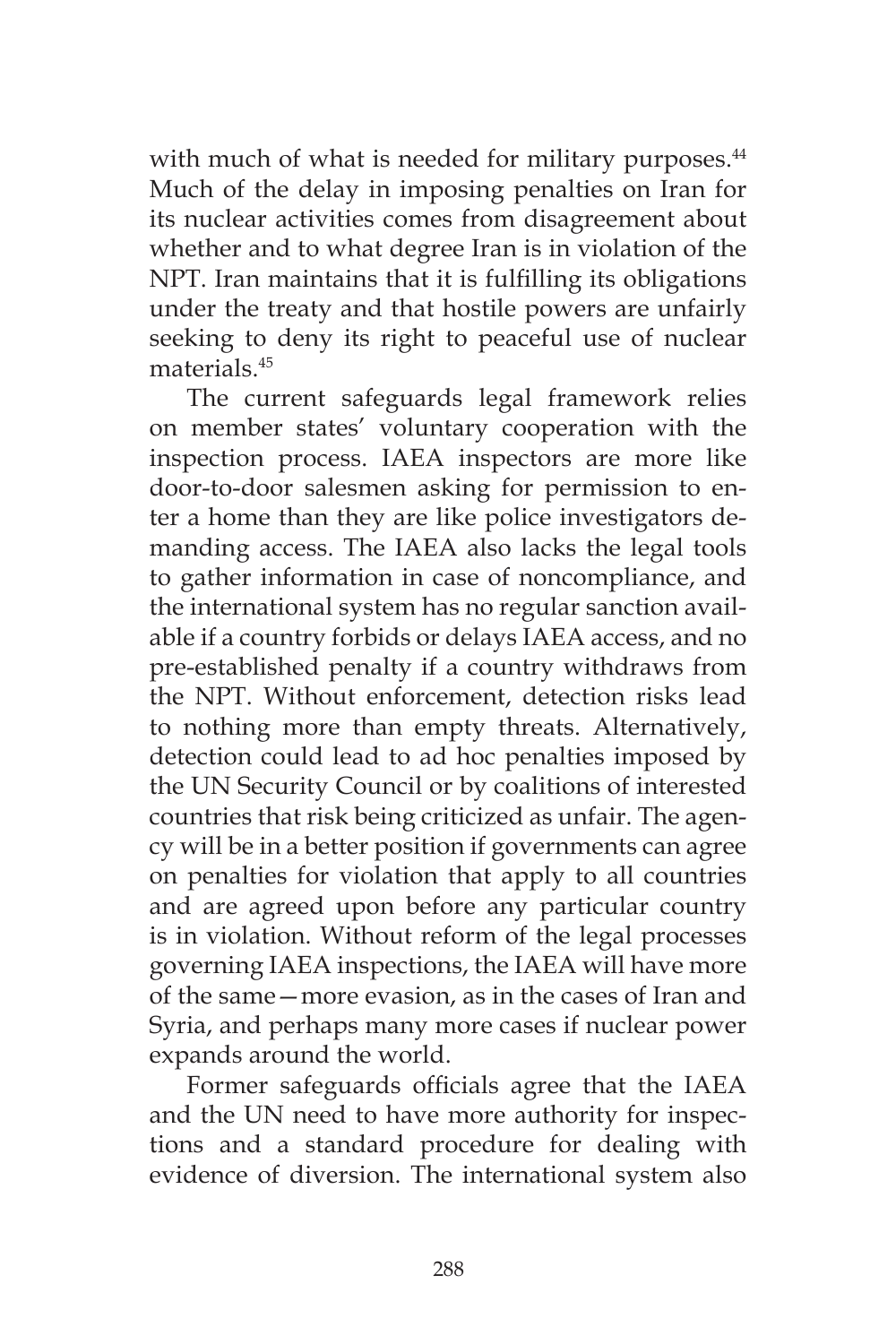needs agreement on what to do about countries that leave the NPT. Without standard measures for what counts as a violation and standard procedures for dealing with it, the IAEA risks a loss of credibility as a neutral arbiter when a crisis occurs and the agency does not have an impartial procedure to address these crises. For the IAEA to fulfill its obligation under the statute—and to maintain credibility with the world, fairly or unfairly—the agency must be able to detect violations of safeguards agreements and the NPT and be clear about the consequences if countries do not cooperate in addressing violations.

## **PROSPECTS FOR REFORM**

Goal conflict within the IAEA will not make resolving these challenges easy. The agency has at least three major goal conflicts. First, member states are unclear about whether the agency should privilege promoting nuclear power, preventing military diversions, or maximizing safety. Article II of the Agency's statute provides for the first two missions simultaneously:

The Agency shall seek to accelerate and enlarge the contribution of atomic energy to peace, health and prosperity throughout the world. It shall ensure, so far as it is able, that assistance provided by it or at its request or under its supervision or control is not used in such a way as to further any military purpose. $46$ 

The goals of promoting peaceful use and preventing diversion are in conflict if nuclear power expansion makes identifying diversion more difficult because inspectors look for the "needles" of diversion in a bigger nuclear haystack, with more nuclear facilities, materials, transfers, and knowledge around the world. Furthermore, if, after Fukushima, the agency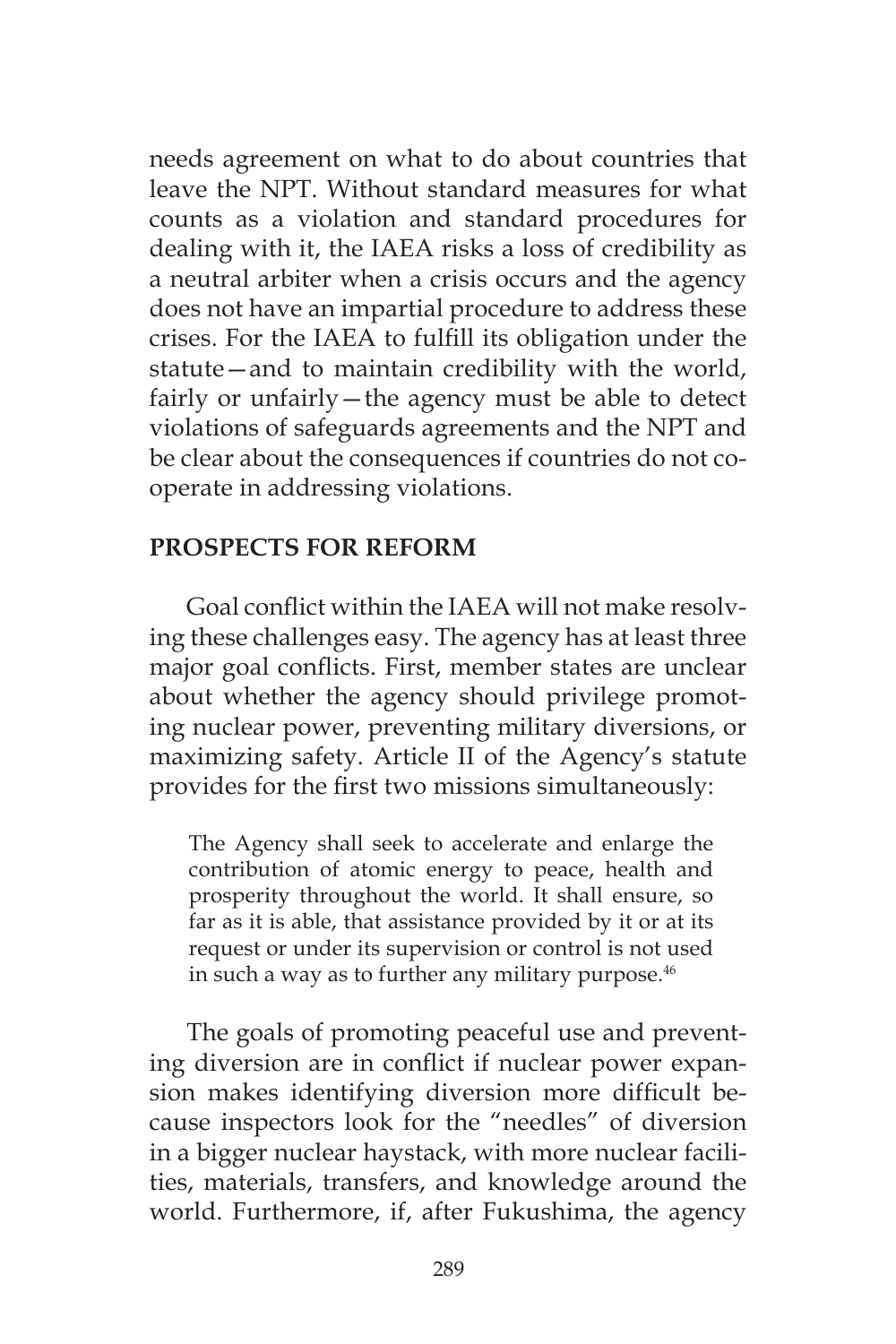devotes more of its budget to safety and less to other aims, then the agency's missions are locked in a zero sum game.

Second, the agency's responsibilities for inspection and verification conflict with member states' desire for control and secrecy in nuclear energy. The agency wants unfettered access to facilities for safety and safeguards inspections and verification, but member states want their companies to protect proprietary information and want IAEA inspectors to have as little interference as possible with industrial routines. As the nuclear facilities under safeguards expand beyond light-water reactors, new safeguards demands may make reconciling these conflicts more difficult. Third, the agency's conflicts over budget growth will force a choice as the number of states and kinds of facilities under safeguards expands. The agency can choose to constrain budget growth to near 0 percent a year and keep staff and financial burdens on member states to a minimum, or it can expand budget obligations on member states and expand its responsibilities and capacities. Each of these three goal conflicts will force the agency and its member states to make choices at higher levels of operations.

The potential for goal conflicts prompts a question: Can the IAEA reasonably be expected to safeguard much larger nuclear programs throughout the world, including in many more countries than at present? Scaling up the agency's operations, human capital, and technology at the same rate as has been done in the past is not sufficient, but the IAEA's Secretariat can develop workarounds to improve performance. The agency can engage in selective scaling up, purchasing new surveillance equipment, better laboratory facilities, and training for inspectors. These efforts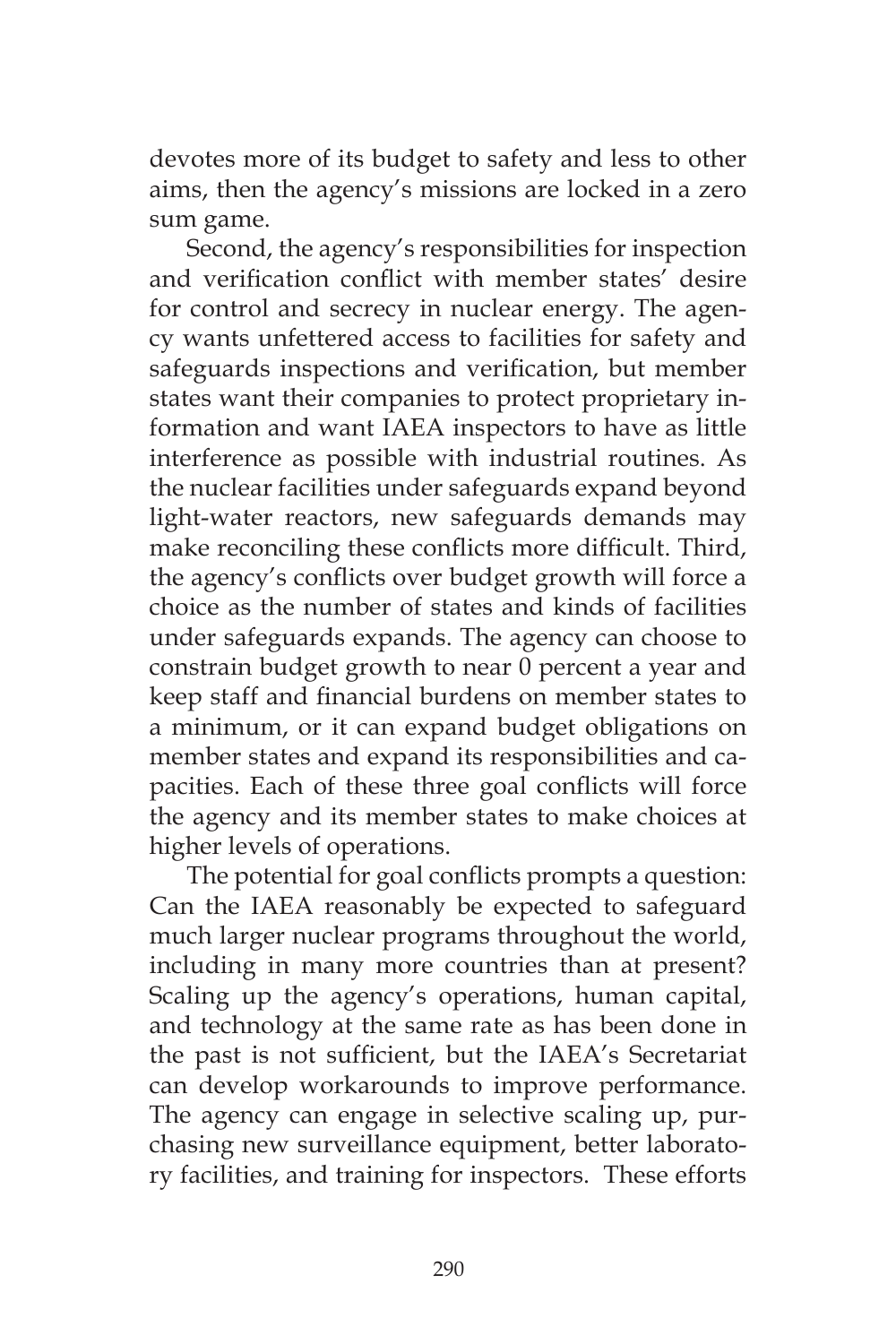alone, however, are not sufficient, and the agency is not likely to dramatically increase its budget through the current financing structure. To reduce goal conflict and improve performance, the agency could reorganize according to mission, separating elements of the agency that promote nuclear power from those that conduct safeguards. The IAEA already has separate divisions, but the separation could go further, perhaps providing separate reports to the Board of Governors and to the director general, leaving it to the director general to find the appropriate balance among organizational goals and not to bureaucrats further down the organizational chart. This might resemble the competing intelligence analysis given to the President of the United States after intelligence reorganization following September 2001.47

Simply grafting a new branch onto an organization may not prove to be sufficient separation among divisions. To incorporate additional perspectives in the decisionmaking process, the IAEA could seek new sources of funding based not just on membership but on use.48 The current safeguards funding structure has a free rider problem in that those who benefit from nuclear power do not always pay more for safeguards, and those who do not benefit sometimes pay an amount disproportionate to their use. The excessive payers are especially reluctant to increase safeguards funding. Nevertheless, countries that benefit more from nuclear power could ante up for safeguards. Industry, too, could contribute to safeguards based on use either through member states or through other bodies. Some IAEA officials balk at the idea of anyone other than member states contributing to the agency's work since it is a creature of member states. Yet nongovernmental organizations (NGOs) have made con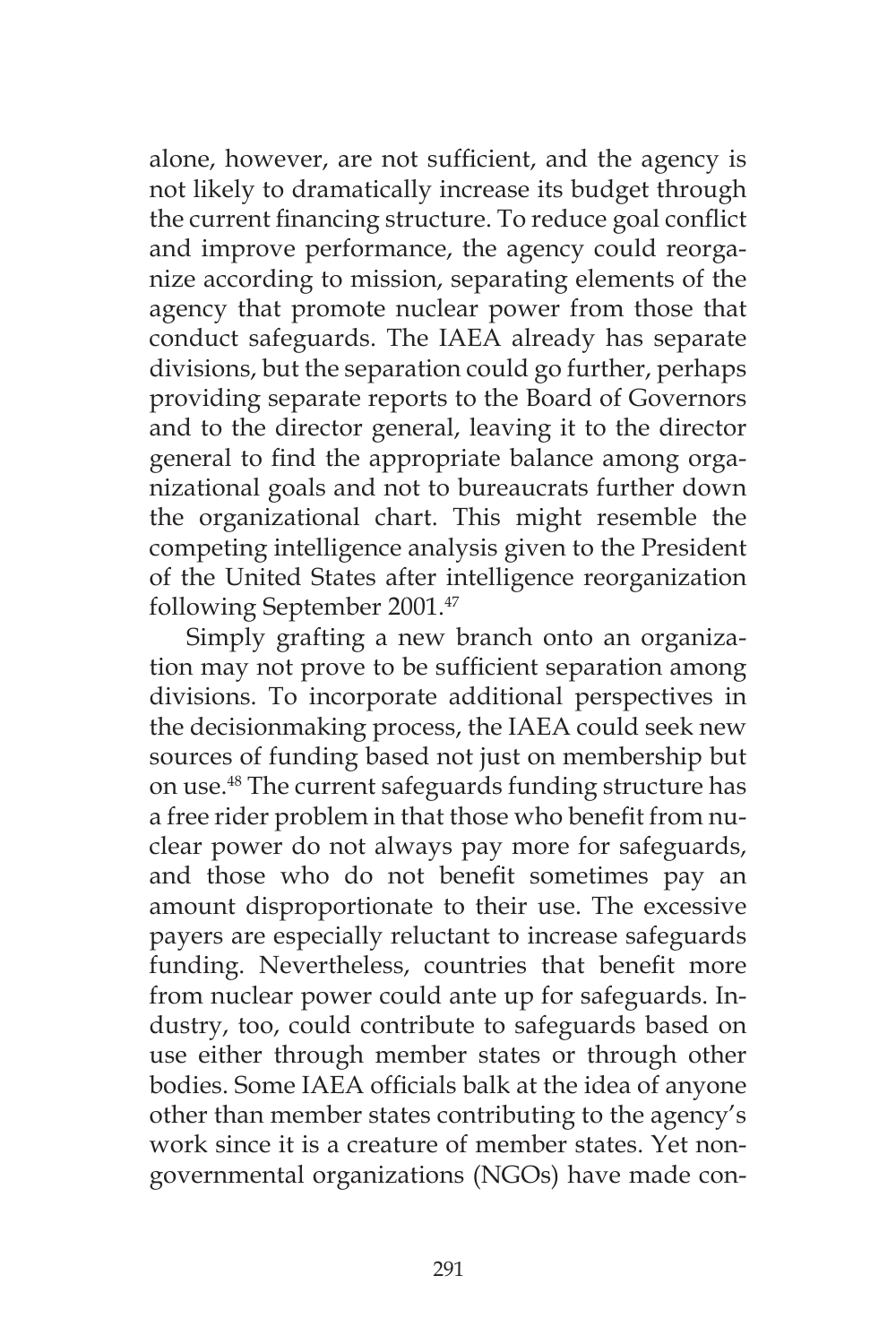tributions to safeguards before, and Taiwan pays a safeguards fee even though it is not a member state.

While the agency can seek new sources of funding to meet new challenges, the agency could also be honest about its limits. If governments and NGOs were more aware of the technical and political limits of the agency's capacity, then they may not be so quick to give the agency new missions or to spread nuclear materials around the globe, both of which would make the agency's job easier than it would be otherwise. Former Secretary General Mohamed ElBaradei's memoir presents an expansive portrayal of the agency's powers, which may undermine the agency's authority in the long term if it is shown to be perpetually underperforming compared to expectations.<sup>49</sup> For instance, ElBaradei asserts that the agency can, with the AP, declare that a state has no undeclared material. But proving the negative is impossible. The UN Monitoring, Verification and Inspection Commission conducted inspections in Iraq and did not find weapons of mass destruction (WMD), but it could not prevent the March 2003 invasion of Iraq, which was justified on the grounds that Iraq had WMD.

Better transparency about performance goals could help the agency be more clear about its limits. Agencies resist establishing and publicizing data for a host of reasons: outcomes are difficult to measure; inequalities breed envy; and publicity could spawn a media blame-game. Nevertheless, performance metrics could help improve performance or secure more resources, even if the agency falls short. If the agency perpetually underperforms, it could make a case that member states expect far too much. The agency has developed quantitative measures of performance such as "timeliness detection" and "risk of early detection,"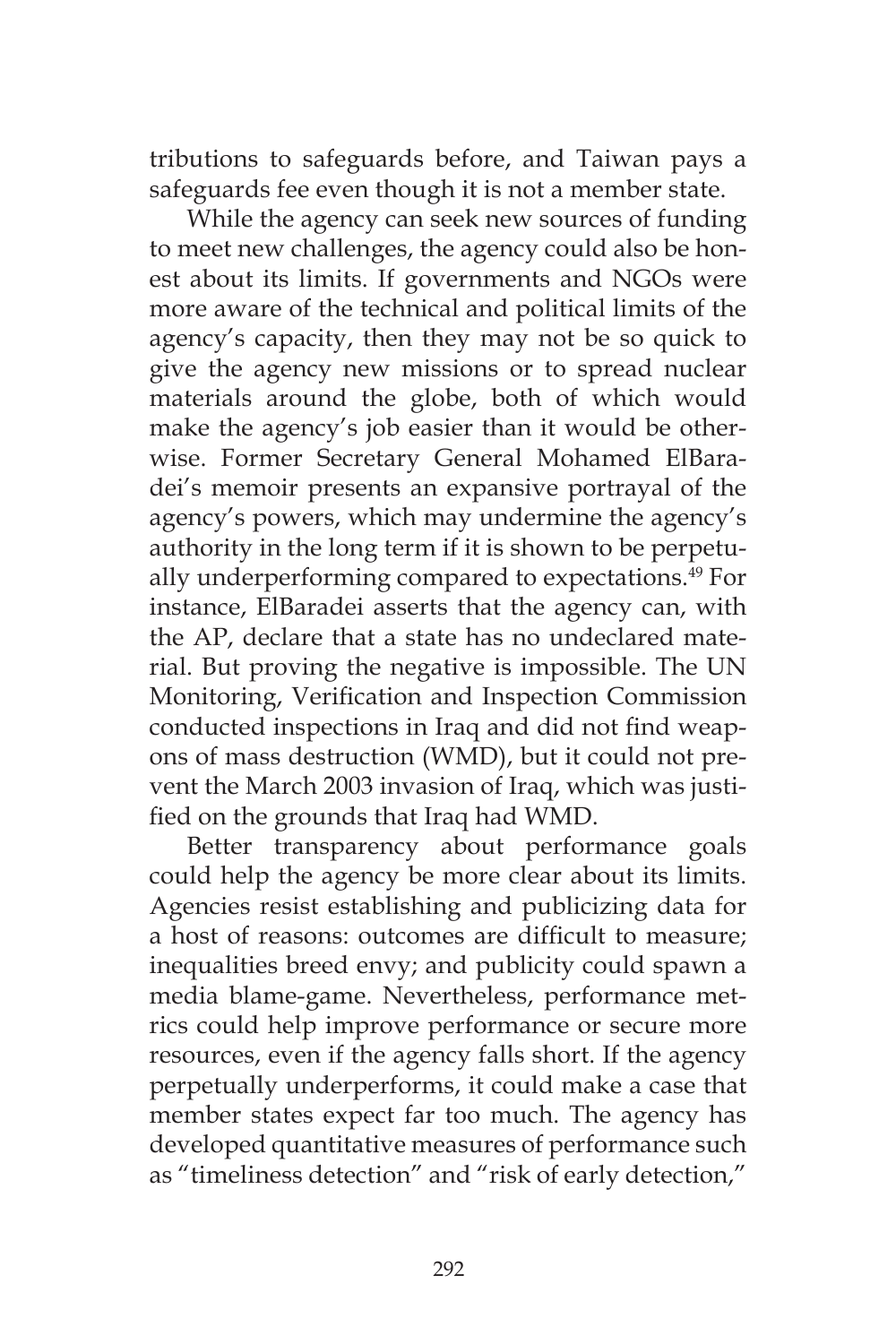but it is difficult to find data on these measures. Traditionally, on-site verification efforts concentrated on the states with the largest nuclear programs, not on the programs that necessarily posed the greatest proliferation risks. Under traditional safeguards, "60 percent of the agency's verification efforts was expended in just three states," according to IAEA Deputy Director General for Safeguards Herman Nackaerts.<sup>50</sup> Thus, the more materials and sites a state declared, the more it was inspected, independent of any analysis of the proliferation risk in a state or the state's history of cooperation. The IAEA is moving toward a system in which it evaluates state declarations for their consistency and thoroughness, and away from evaluating and measuring facilities. If the agency can develop relatively neutral criteria for evaluating state declaration, however, the state-level criteria could prove useful, especially when combined with other measures, such as timeliness detection.<sup>51</sup>

Perhaps because of the agency's exceptional professionalism among international organizations, and because of successes in the cases of North and South Korea, some politicians and the IAEA's own leaders overstate the capabilities of the agency. Yet the safeguards system is fragile, and, without reform, more countries will advance to the brink of building weapons, even as they maintain their legal obligations under the NPT's right to peaceful use.

Some reformers advocate improving the IAEA's technical abilities and giving more discretion to the agency's Secretariat.<sup>52</sup> Not doing so, they argue, would risk further politicizing issues in the UN Security Council, where countries would pander to their most powerful constituencies. The UN Security Council lacks neutral dispute resolution procedures unlike, for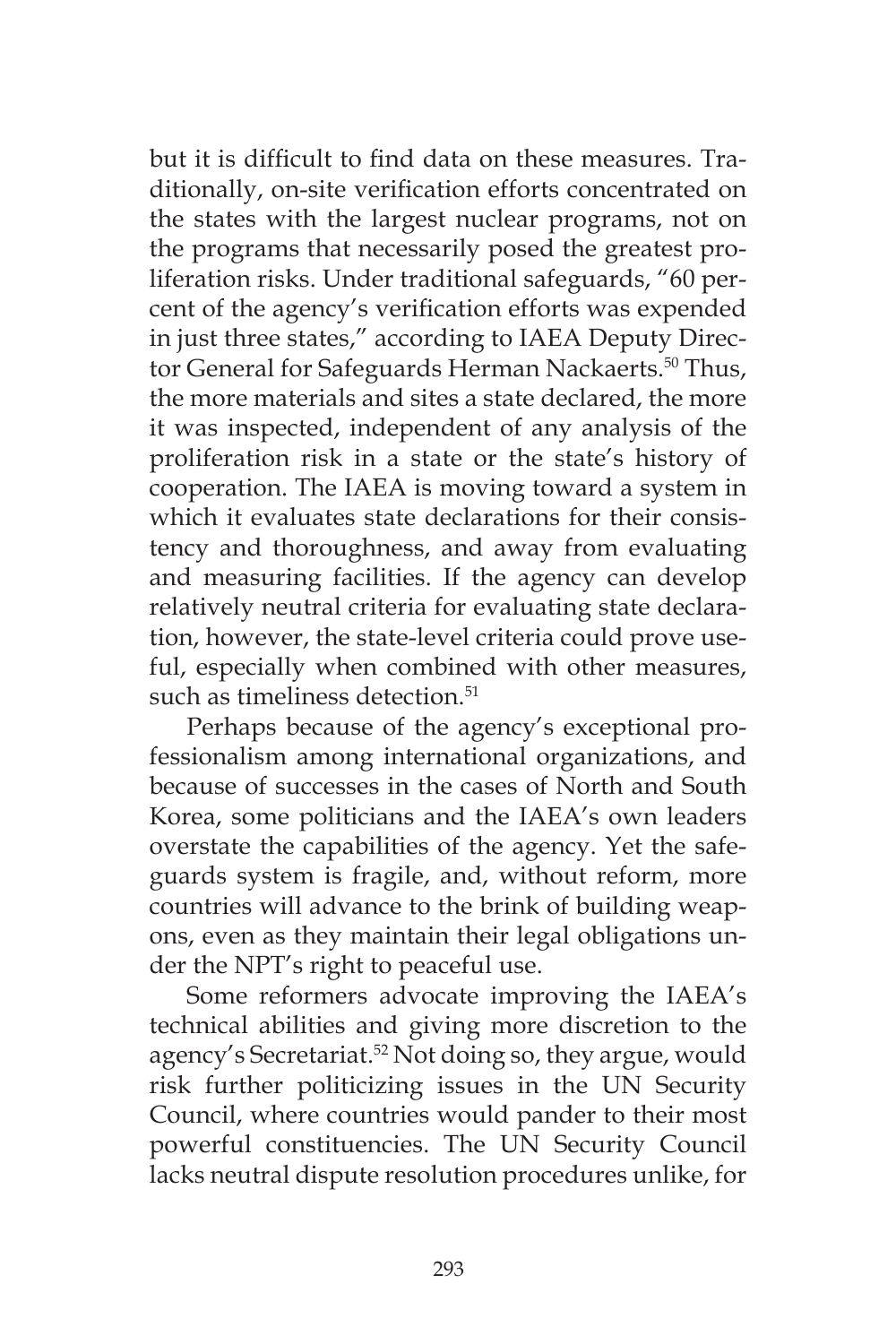example, the World Trade Organization. Meanwhile, the IAEA has more legal authority than it uses. The agency's statute allows for it to suspend technical cooperation to problematic member states who value the agency's expertise, and the agency could ask for the international Court of Justice or other litigation bodies to intervene in disputes. In short, working around the UN Security Council gives the agency the best chance at deterring violators.

Another school of thought advocates reform in cooperation with the UN Security Council and the UN as the best path forward for the IAEA. The UN Security Council and UN are the most effective bodies for aggregating world opinion and for legitimate enforcement action, the argument goes, and their participation is essential in an equitable system of nonproliferation that imposes consequences for violations. Not all consequences should be punitive, however. Studies of regulation enforcement show that different kinds of violators respond to different kinds of consequences.53 For example, regulators should be reasonable toward more cooperative organizations, harsh with chronic evaders, and conciliatory with repentant organizations.

Mohamed ElBaradei has been a leading proponent of comprehensive reform, recommending that the IAEA and the UN Security Council work together to, "effectively deter, detect, and respond to possible proliferation cheats."54 Former Head of the Department of Safeguards Pierre Goldschmidt warns that if reform is not adopted, "we will see more of the same and we should not be surprised if one day Iran withdraws from the NPT and other states like Syria continue to deny the IAEA access to suspect locations."55 In other words, he predicts a breakdown of the nonprolifera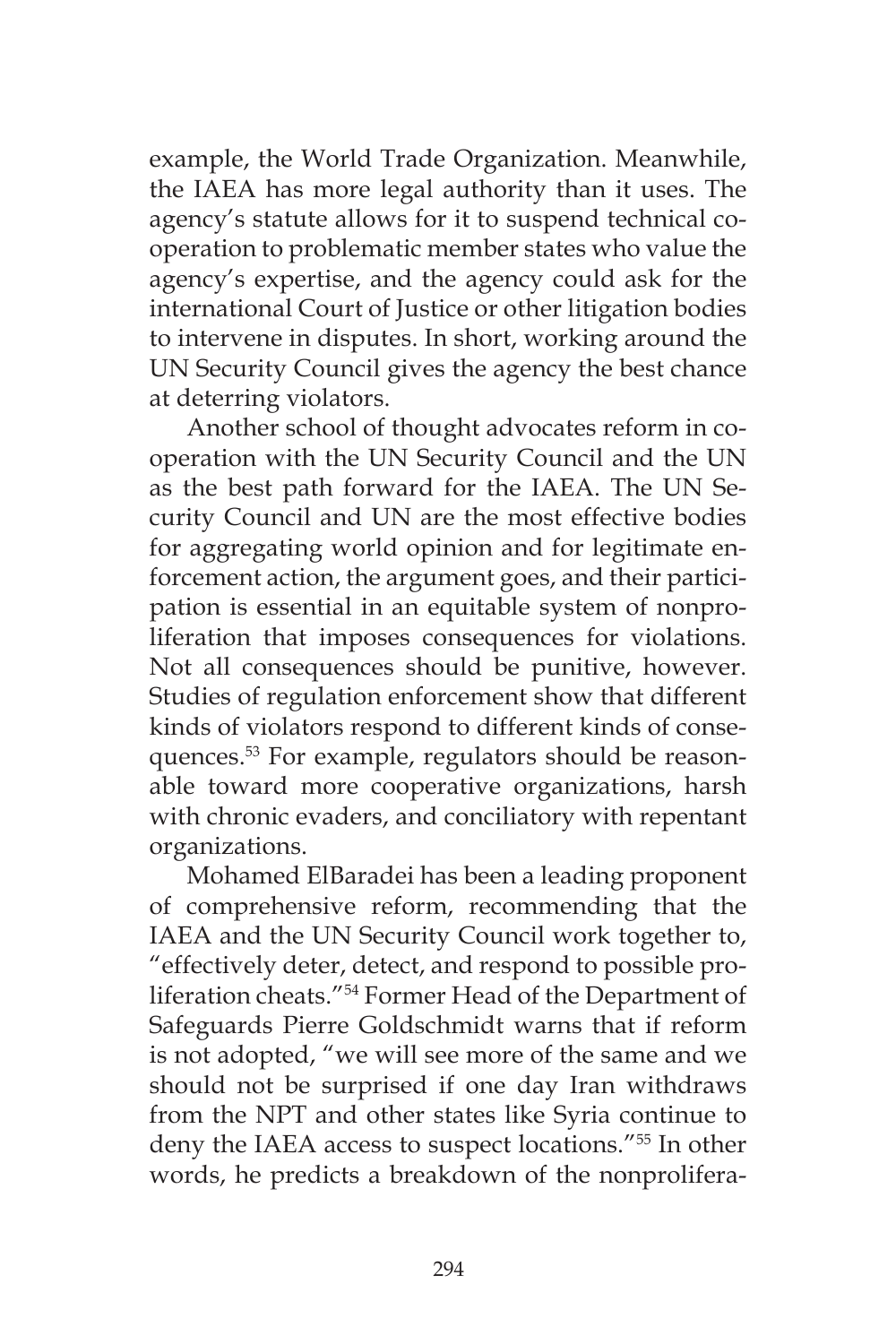tion system. Goldschmidt offers a series of thoughtful international-level reforms. These include:

imposing penalties for withdrawal from the NPT; announcing that safeguards agreements and the IAEA's power of special inspection will outlast withdrawal; giving the agency new tools for monitoring the nuclear trade; and being clear and objective about when a violation occurs and the steps a country must take to address the violation; and, in some cases, imposing penalties for violations that would ultimately improve the agency's effectiveness and credibility.56

When asked about these proposals, experts in the nonproliferation community provided few solid arguments against them except that they will be difficult to achieve. Enacting these reforms will require that enough interested governments take the matter to the international community, specifically the UN and the UN Security Council. In the meantime, the IAEA can do its part by sounding the alarm for reform and calling attention to the limits to what it can safeguard, especially if nuclear power expands.

#### **ENDNOTES - CHAPTER 9**

1. Safeguards Glossary, 2001 Edition," International Atomic Energy Agency, Vienna, Austria, p. 23, available from *www-pub. iaea.org/MTCD/publications/PDF/nvs-3-cd/PDF/NVS3\_prn.pdf.* Inspection intervals are based on the time required to divert a significant quantity for non-peaceful uses, but a significant quantity could be more than enough to make a bomb. The IAEA safeguards glossary defines significant quantity as: "the approximate amount of nuclear material for which the possibility of manufacturing a nuclear explosive device cannot be excluded."

2. "World Energy Outlook for 2010," *International Energy Agency*, Paris, France, 2010, p. 1.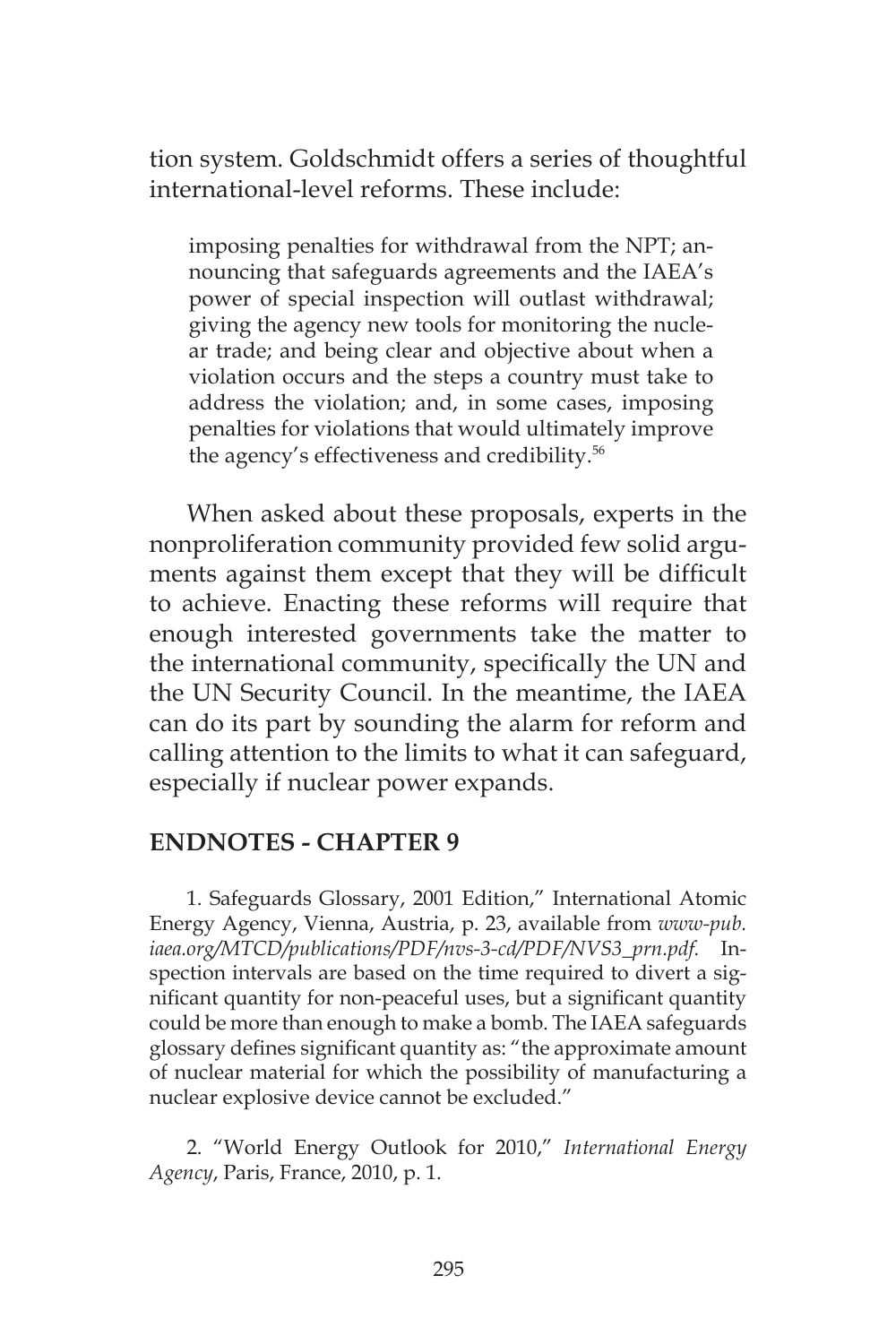3. Citigroup Global Markets finds recent delays in construction in several new nuclear power plants reduce the likelihood that nuclear power will be considered a viable investment by the market. Citigroup finds that nuclear power investments are economically viable only when governments intervene in the market to provide explicit assurances of a minimum return on investment. Peter Atherton *et al*., "New Nuclear: The Economics Say No," *Citigroup*, November 2009, p. 4-6, available from *npolicy.org/ article\_file/New\_Nuclear-The\_Economics\_Say\_No.pdf.*

4. *Ibid*, p. 8.

5. "Emerging Nuclear Energy Countries," *World Nuclear Association,* London, UK, May 2012, available from *www.world-nuclear. org/info/inf102.html.*

6. Ryan Lizza, "As the World Burns," *New Yorker*, October 11, 2010.

7. Heather Timmons, "Emerging Economies Move Ahead With Nuclear Plans," *The New York Times*, March 14, 2011; Trevor Findlay, "The Future of Nuclear Energy to 2030 and its Implications for Safety, Security and Nonproliferation: Overview," *The Centre for International Governance Innovation*, Waterloo, Ontario, Canada, 2010; Jaeyeon Woo, "Seoul's U.A.E. Deal Caps Big Sales Push," *The Wall Street Journal*, December 29, 2009.

8. Yukiya Amano, "International Cooperation Vital for Nuclear Renaissance," *Le Monde*, March 7, 2010.

9. "World Energy Outlook 2011," *International Energy Agency,* Paris, France, p. 2.

10. "India Needs Nuclear Energy, Says PM Manmohan Singh," *BBC News India,* March 27, 2012, available from *www.bbc. co.uk/news/world-asia-india-17520589*.

11. Atherton *et al*., p. 3.

12. "Safeguards Statement for 2010," *International Atomic Energy Agency,* Vienna, Austria, available from *www.iaea.org/ OurWork/SV/Safeguards/es/es2010.html.*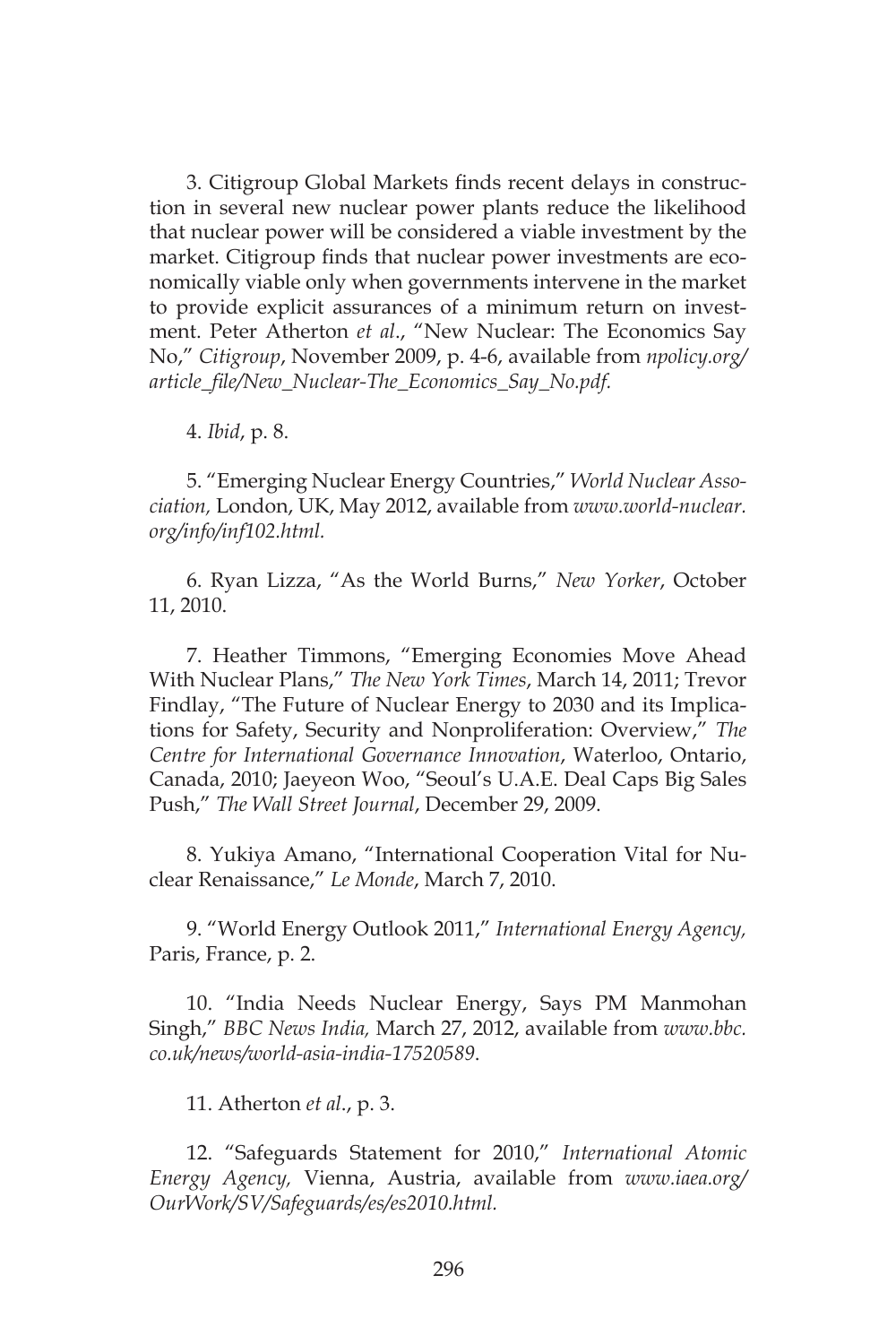13. Herman Nackaerts, "A Changing Nuclear Landscape: Preparing for Future Verification Challenges," *International Forum on Peaceful Use of Nuclear Energy and Nuclear Non-Proliferation*, Vienna, Austria, February 2, 2011, available from *www.iaea.org/ newscenter/statements/ddgs/2011/nackaerts020211.html.* The IAEA's 2009 projections high growth scenario forecast that nuclear power production could double by 2030, and its low-growth scenario has nuclear power production increasing by about 40 percent. See IAEA, *Energy Electricity and Nuclear Power Estimates for the Period up to 2030,* Vienna, Austria, 2009.

14. Olli Heinonen, "Belfer Center Release," Cambridge, MA: Harvard University, October 12, 2010, available from *www.iaea. org/Publications/Reports/Anrep2009/table\_a5.pdf.*

15. "The Agency's Programme and Budget, 2010-11," *International Atomic Energy Agency,* Vienna, Austria, August 2009, available from *www.iaea.org/About/Policy/GC/GC53/GC53Documents/ English/gc53-5\_en.pdf.*

16. "Annual Reports, 1987-2010," *International Atomic Energy Agency,* Vienna, Austria.

17. "Safeguards Glossary, 2001 Edition," *International Atomic Energy Agency,* Vienna, Austria, p. 23, available from *www-pub. iaea.org/MTCD/publications/PDF/nvs-3-cd/PDF/NVS3\_prn.pdf.*

18. Mark Hibbs, "The Unspectacular Future of the IAEA Additional Protocol," *Carnegie Proliferation Analysis*, April 26, 2012.

19. Lucia D'Acunto, Tamas Vinko, and Johan Pouwelse, "Do BitTorrent-like VoD Systems Scale under Flash-Crowds?" IEEE Communications Society P2P 2010 Proceedings Paper, 2010.

20. Yingwu Zhu, Xiaoyu Yang, Yiming Hu, "Making Search Efficient on Gnutella-like P2P Systems," Proceedings of the 19th IEEE International Parallel and Distributed Processing Symposium, 2005; A. Rowstron and P. Druschel, "Pastry: Scalable, decentralized object location, and routing for large-scale peer-to-peer systems," *Proceedings of the 18th IFIP/ACM International Conference on Distributed System Platforms (Middleware),* Heidelberg, Germany, November 2001, pp. 329–350.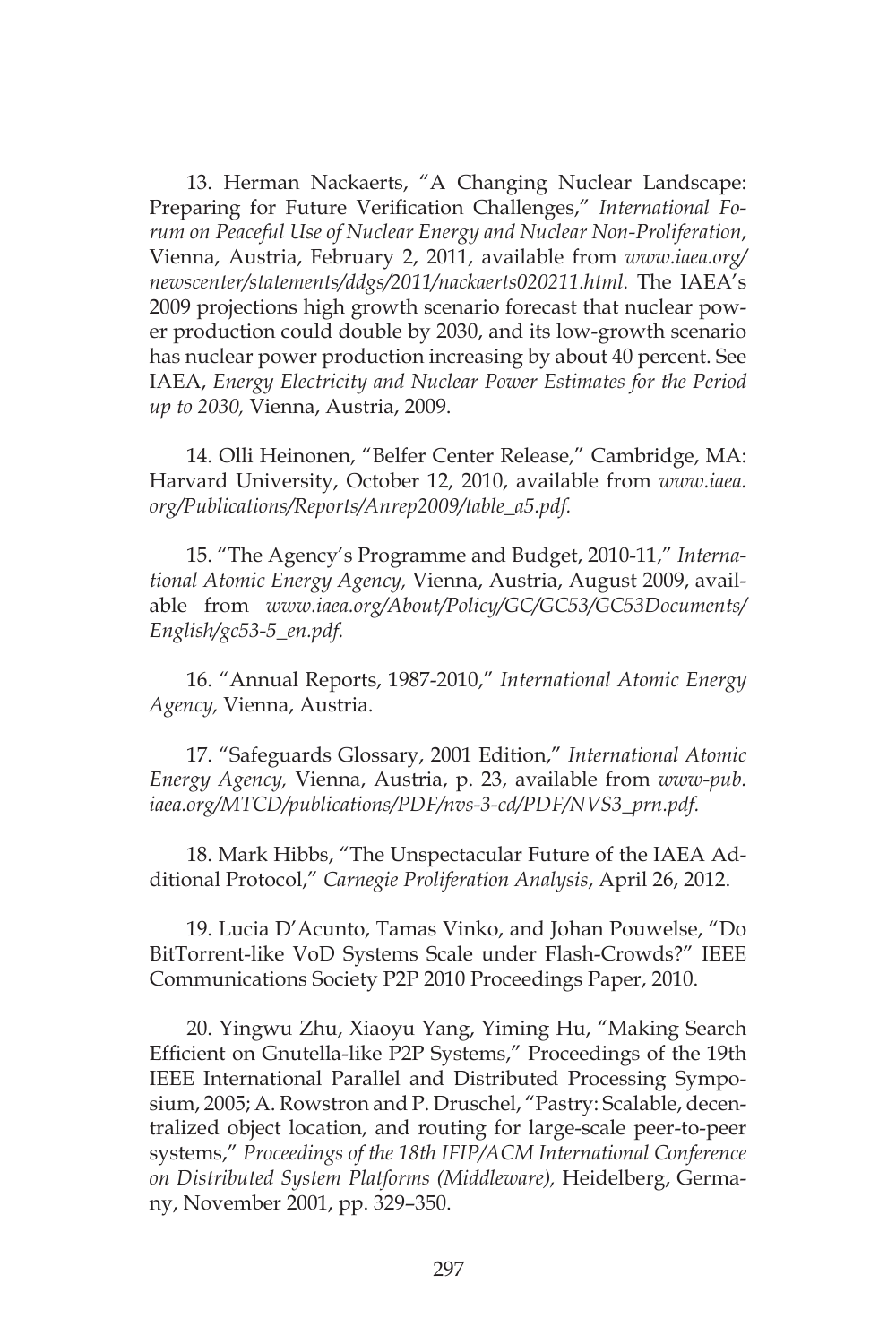21. Henry Petroski, *Success through Failure: The Paradox of Design,* Princeton, NJ: Princeton University Press, 2006, pp. 95-96.

22. "IAEA Mission Statement," available from *www.iaea.org/ About/mission.html*. On the relationship of declared to undeclared sites, see IAEA, *The IAEA's Safeguards System, Ready for the 21st Century*, Vienna, Austria, undated, available from *www.iaea.org/ Publications/Booklets/Safeguards2/part5.html.*

23. This authority is in accord with non-nuclear weapons states who are members of the NPT under the Model Safeguards Agreement pursuant to IAEA INFCIRC 153. For more on how the agency interpreted its safeguards mission in the past, see Herman Nackaerts, "IAEA Safeguards Cooperation as the Key to Change," talk to the INMM 52nd Annual Meeting, July 18, 2011, available from *www.iaea.org/safeguards/documents/IAEA\_Safeguards\_Cooperation \_as\_the\_Key\_to\_Change.pdf.*

24. "Safeguards Glossary," available from *www-pub.iaea.org/ MTCD/publications/PDF/nvs-3-cd/PDF/NVS3\_prn.pdf.*

25. See *Falling Behind: International Scrutiny of the Peaceful Atom*, Henry Sokolski, ed., Carlisle, PA: Strategic Studies Institute, U.S. Army War College, 2008.

26. Performance according to timeliness detection goals is reported in the Safeguards Implementation Report. Annual and facilities-specific data is not available to the public, but occasionally the agency reveals performance data as an illustration in various reports. In the United States, relevant bureaucrats and congressional committees have access to this data.

27. For a chronology of the IAEA's discoveries in North Korea, see the agency's fact sheet available from *www.iaea.org/newscenter/focus/iaeadprk/fact\_sheet\_may2003.shtml.*

28. Pierre Goldschmidt, "Looking Beyond Iran and North Korea for Safeguarding the Foundations of Nuclear Nonproliferation," see Chap. 11 in this volume, p. 1*.*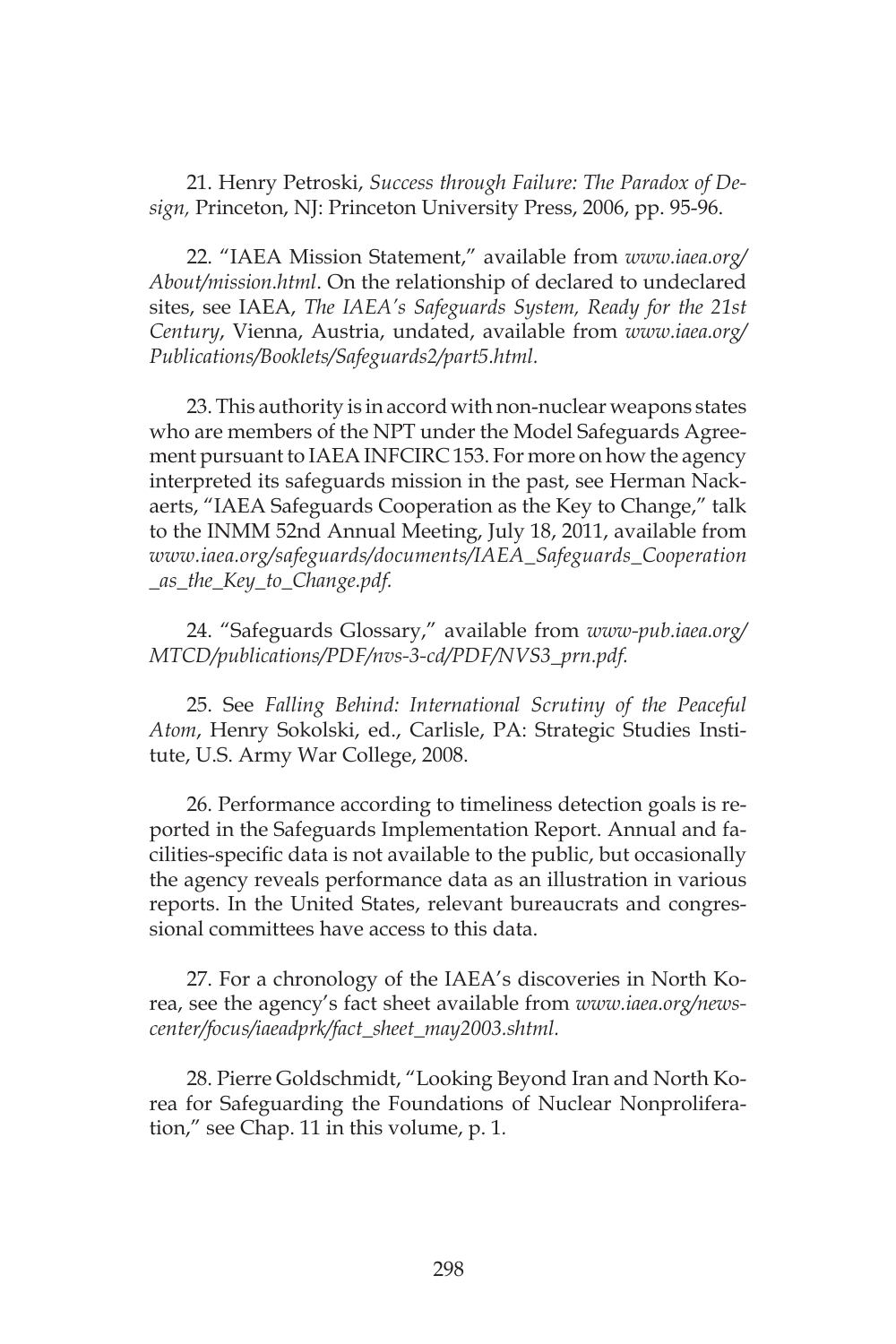29. Fred Charles Iklé, "After Detection: What?" *Foreign Affairs*, Vol. 39, No. 2, January 1961, pp. 208-220.

30. See the *Symposium on International Safeguards: Preparing for Future Verification Challenges*, Vienna, Austria, November 1-5, 2010, available from *www-pub.iaea.org/iaeameetings/38095/ Symposium-on-International-Safeguards-Preparing-for-Future-Verification-Challenges.*

31. Pierre Goldschmidt, "Identifying the Right Skills and Expertise for the Challenges of the 21st Century: Where to Find Them? How to Retain Them?" IAEA Safeguards Symposium, Vienna, Austria, November 1, 2010.

32. *IAEA Safeguards: Stemming the Spread of Nuclear Weapons*, Vienna, Austria, 2002, p. 1, available from *www.iaea.org/ Publications/Factsheets/English/S1\_Safeguards.pdf.*

33. The IAEA often makes statements such as, "With wider access, broader information and better use of technology, the Agency's capability to detect and deter undeclared nuclear material or activities is significantly improved." While this is probably true, better technology and more information is only half the battle. What to do after detection is the other half. See "IAEA Safeguards: Stemming the Spread of Nuclear Weapons," *International Atomic Energy Agency Information Series Division of Public Information Factsheet,* 2002.

34. Herman Nackaerts, "IAEA Safeguards: Cooperation as the Key to Change," Keynote Address to the INMM 52nd Annual Meeting, July 18, 2011.

35. Borzou Daragahi, "Details Told of Libya's Nuclear Bid," *The Los Angeles Times*, September 13, 2008.

36. Elbaradei, "Coming Clean Background," *PBS NewHour*, December 30, 2003.

37. Joby Warrick, "IAEA Says Foreign Expertise Has Brought Iran to Threshold of Nuclear Capability," *The Washington Post*, November 6, 2011.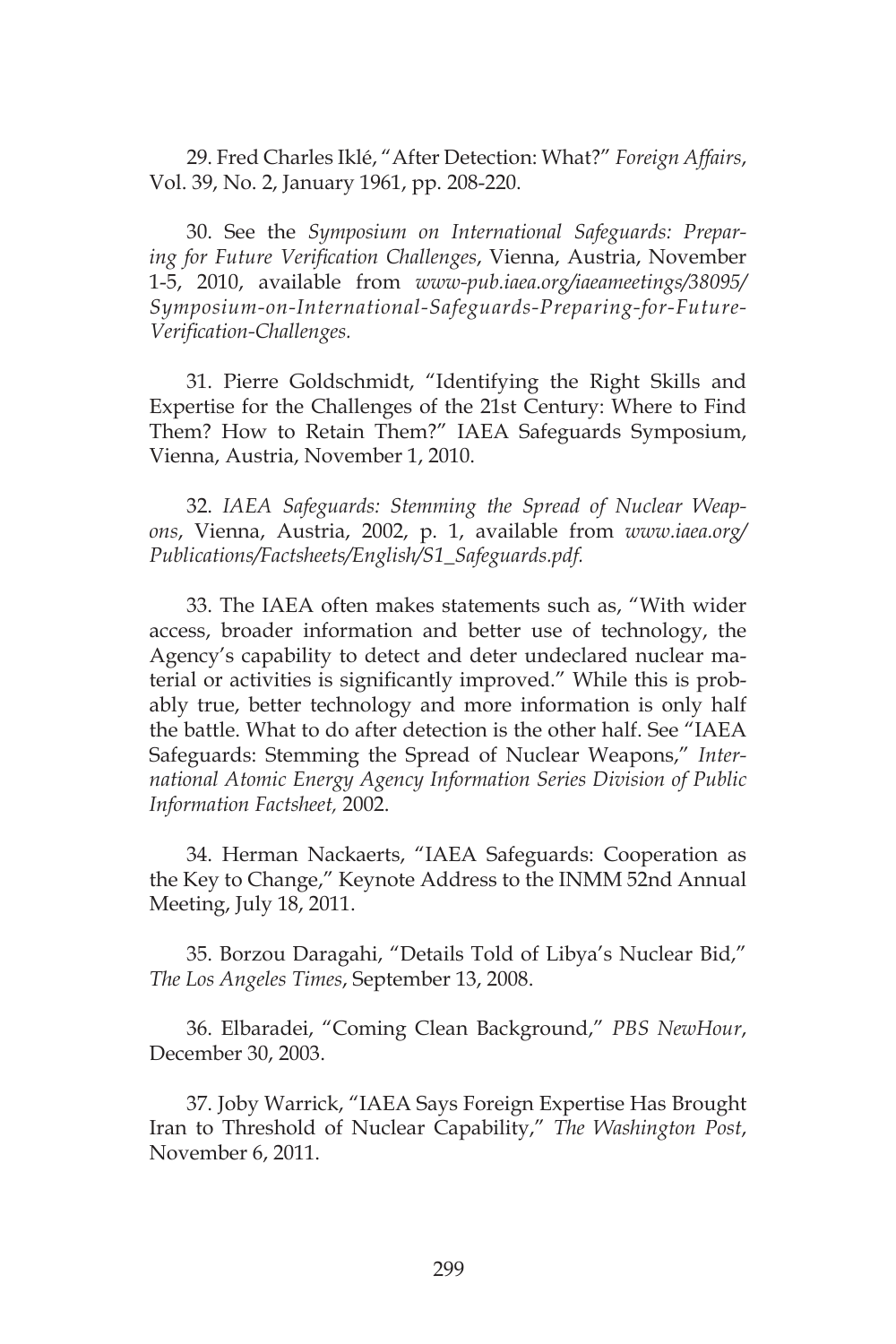38. Douglas Frantz and Catherine Collins, *The Nuclear Jihadist: The True Story of the Man Who Sold the World's Most Dangerous Secrets . . . And How We Could Have Stopped Him,* New York: Twelve Books, 2007; Adrian Levy and Catherine Scott-Clark, *Deception: Pakistan, the United States and the Global Nuclear Weapons Conspiracy,* New York: Walker & Company, 2005.

39. Paul Kerr, "IAEA: Seoul's Nuclear Sins in the Past," *Arms Control Today*, December 2004.

40. IAEA, *Non-Proliferation of Nuclear Weapons and Nuclear Security*, Vienna, Austria, May 2005, p. 2, available from *www.iaea. org/Publications/Booklets/nuke.pdf.*

41. Dapo Odulaja, "Broader Use of Statistical Techniques in the Design of Advanced Safeguards Approaches," *2010 Safeguards Symposium: Preparing for Future Verification Challenges,* Vienna, Austria, November 2010, p. 3.

42. It is difficult, if not impossible, to obtain actual data on the relationship between the probability that random inspections will take place within the timeframe of detection goals. The IAEA does make some theoretical models for random inspections and timeliness goals available, but these models do not necessarily reflect practice.

43. U.S. Congress, Office of Technology Assessment, *Nuclear Safeguards and the International Atomic Energy Agency,* OTA-ISS-615, Washington, DC: U.S. Government Printing Office, June 1995, p. 45; Marvin M. Miller, "Are IAEA Safeguards on Plutonium Bulk-Handling Facilities Effective?" Washington, DC: Nuclear Control Institute, August 1990, available from *www.nci.org/k-m/ mmsgrds.htm.*

44. The first clause of article IV of the NPT reads: "Nothing in this Treaty shall be interpreted as affecting the inalienable right of all the Parties to the Treaty to develop research, production and use of nuclear energy for peaceful purposes without discrimination and in conformity with Articles I and II of this Treaty."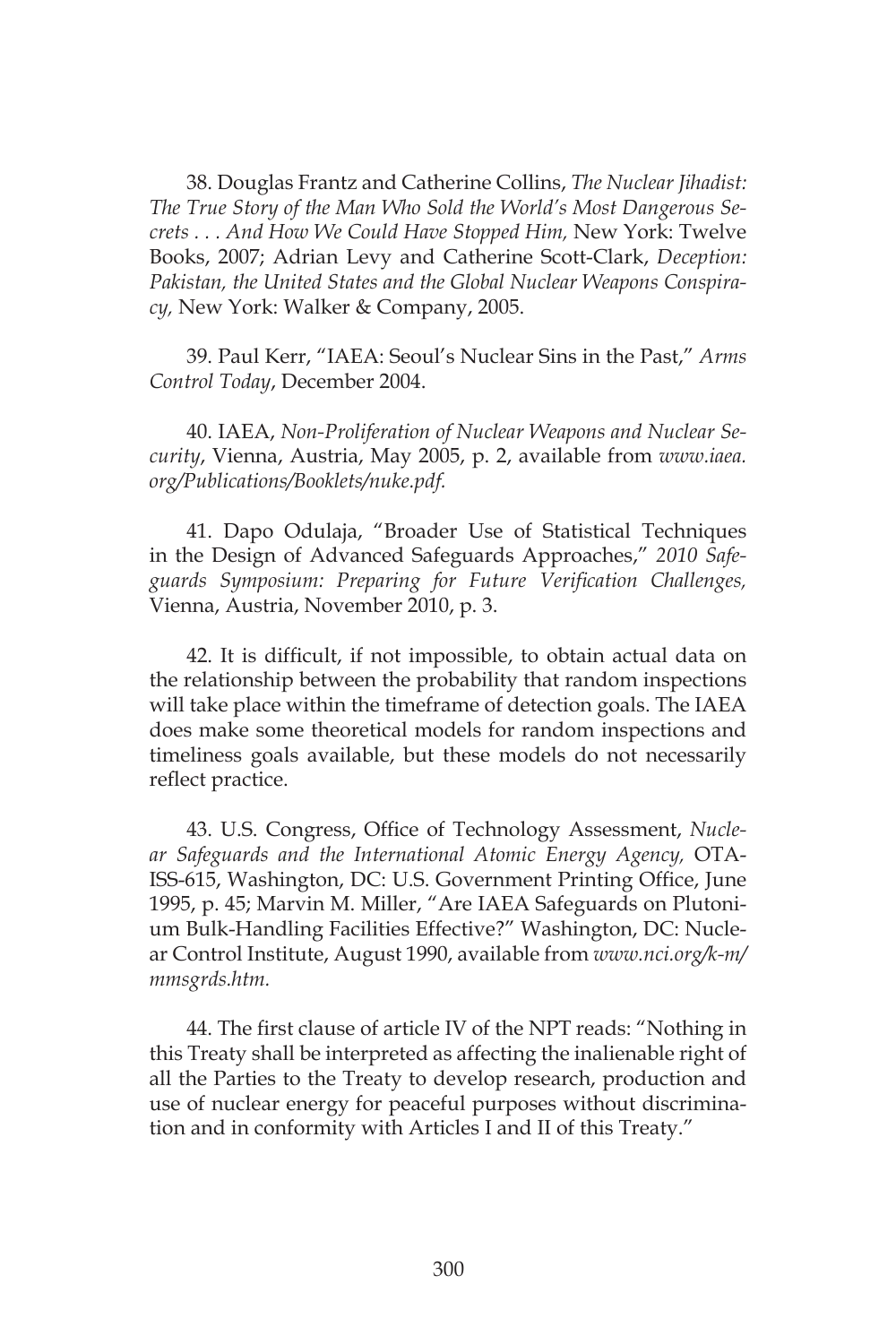45. Peter Crall, "Iran's Nuclear Program: An Interview with Iranian Ambassador to the IAEA Ali Asghar Soltanieh," *Arms Control Today*, October 2011.

46. IAEA, Article II.

47. Richard A. Posner, *Uncertain Shield: The U.S. Intelligence System in the Throes of Reform*, Lanham, MD: Rowman & Littlefield Publishing, 2006, pp. 55-86; John Diamond and Judy Keen, "Bush's Daily Intel Briefing Revamped," *USA Today*, August 25, 2005, p. A1; Douglas Jehl, "Intelligence Briefing for Bush is Overhauled," *The New York Times*, July 20, 2005, p. A18.

48. Tom Shea and Henry Sokolski have suggested this idea. See *Falling Behind*, pp. 13, 36.

49. Mohamed ElBaradei, *The Age of Deception: Nuclear Diplomacy in Treacherous Times*, New York: Metropolitan Books, 2011. For example, the agency said that it is not yet "in a position to conclude that there are no undeclared nuclear materials or activities in Iran." This assumes that the agency could potentially be in such a position. See the "Report on the Implementation of Safeguards in the Islamic Republic of Iran," GOV/2006/15, *International Atomic Energy Agency,* February 27, 2006.

50. Herman Nackaerts, "IAEA Safeguards Cooperation as the Key to Change," talk to the INMM 52nd Annual Meeting, July 18, 2011, available from *www.iaea.org/safeguards/documents/IAEA\_ Safeguards\_Cooperation\_as\_the\_Key\_to\_Change.pdf.*

51. In "IAEA Safeguards Cooperation as the Key to Change," Nackaerts describes the new safeguards thusly:

This means moving away from such a heavy reliance on routine quantitative measurements and the mechanistic application of generic criteria. Instead, it requires taking into account a wide range of factors—qualitative and quantitative, reaching an informed judgment based upon a detailed analysis and evaluation of all the information available to the Agency, and then deciding to act accordingly. To do